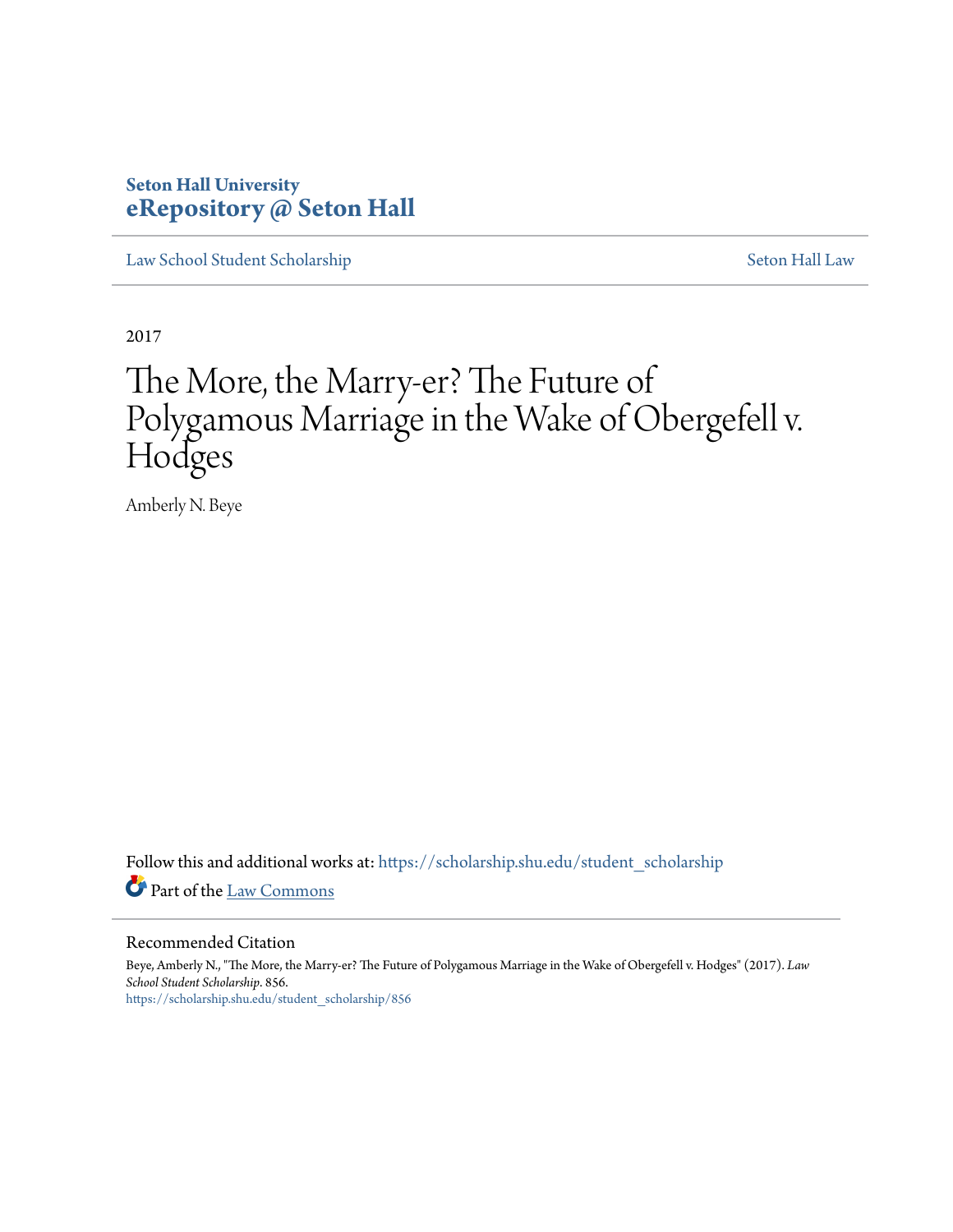# **The More, the Marry-er? The Future of Polygamous Marriage in the Wake of** *Obergefell v. Hodges* **Amberly N. Beye\***

# I. Introduction

Since this nation's inception, the United States Supreme Court has grappled with conceptualizing marriage in a way that reflects both this nation's values and this nation's Constitution. Conceptualizing marriage in a concordant way has proven to be a time-intensive task, leading the Supreme Court to analyze a variety of factual scenarios to determine which relationships fall within the protective confines of the Constitution. Over time, the Supreme Court's perception of marriage has adapted to changing societal norms, dealing with issues such as race,<sup>1</sup> poverty,<sup>2</sup> and criminality.<sup>3</sup> The limits of such adaptation were tested in recent years, when courts were faced with the constitutionality of same-sex marriage.

The Supreme Court addressed the constitutionality of same-sex marriage and the related fundamental right to marry in *Obergefell v. Hodges*. 4 In *Obergefell*, a class of homosexual plaintiffs claimed that their constitutional rights were violated when they were denied the right to marry their same-sex partner.<sup>5</sup> Ultimately, on June 26, 2015, the Supreme Court ruled in the plaintiffs' favor and held that a fundamental right to marry protects marriages between same-sex couples. $6$ 

In the wake of *Obergefell*, one of the main criticisms of the majority opinion is that it will reduce governmental restriction of marriage, opening the floodgates to marriages of all sorts. For

<sup>\*</sup> J.D. Candidate, 2017, Seton Hall University School of Law; B.A., *summa cum laude*, 2013, Drew University. I would like to express my gratitude to my faculty advisor, Solangel Maldonado, for her guidance and support in the writing of this Comment.

<sup>1</sup> Loving v. Virginia, 388 U.S. 1 (1967).

<sup>2</sup> Zablocki v. Redhail, 434 U.S. 374 (1978).

<sup>3</sup> Turner v. Safley, 482 U.S. 78 (1987).

<sup>4</sup> Obergefell v. Hodges, 135 S. Ct. 2584 (2015).

<sup>5</sup> *Id*. at 2593.

<sup>6</sup> *Id*. at 2607.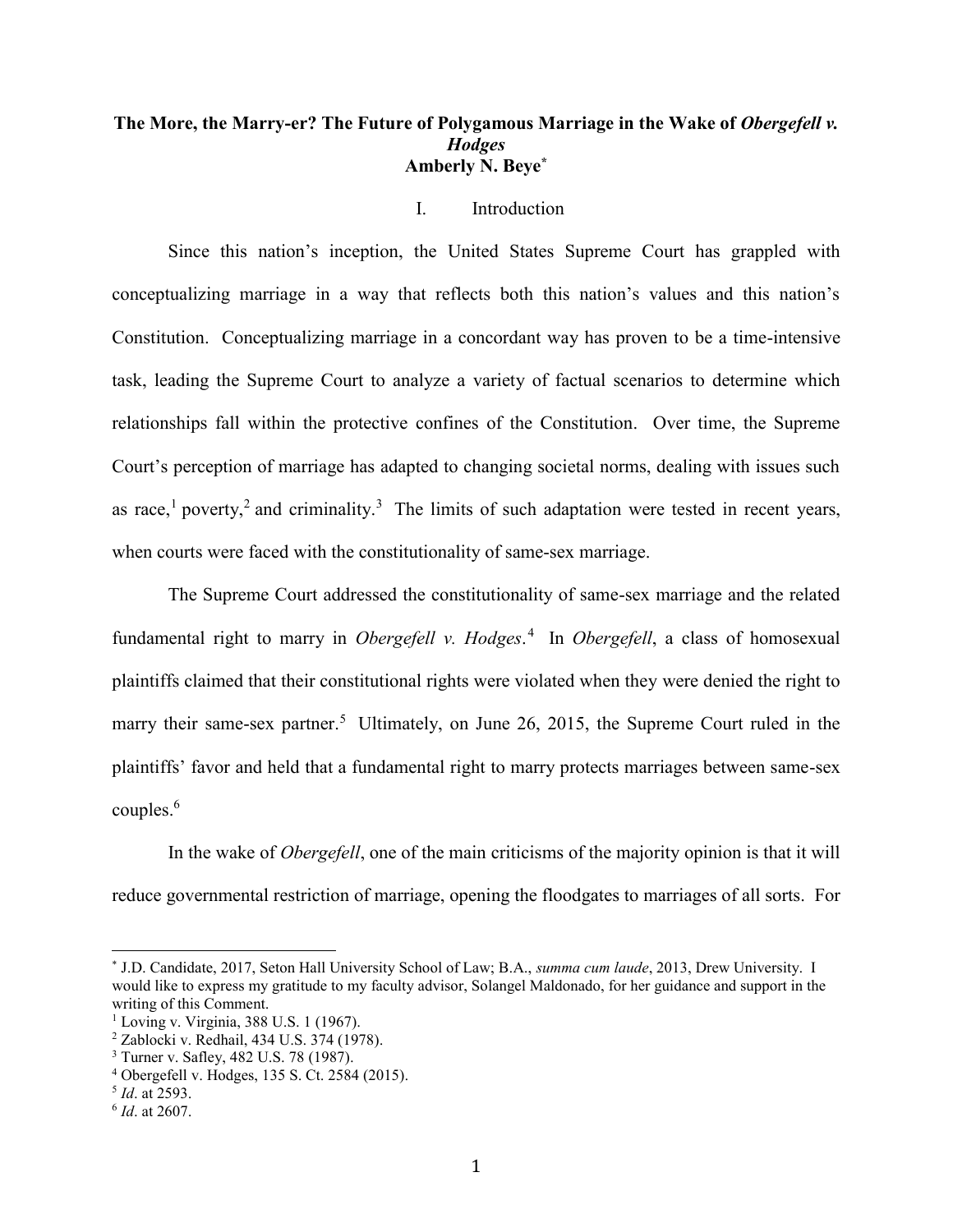<span id="page-2-0"></span>example, some have questioned whether the fundamental right to marry recognized by *Obergefell* also includes the right to marry multiple people. <sup>7</sup> Chief Justice Roberts' dissent in *Obergefell* questions the viability of a definition of marriage that is limited to those unions between two people. In his view, the majority calls this definition and its limit into question.<sup>8</sup> He also suggests that an extension of the fundamental right to marry to polygamous marriages may be even more natural than an extension of the right to same-sex marriages, since polygamous marriages are more deeply steeped in some global cultural traditions.<sup>9</sup>

Similarly, a *New York Times* op-ed piece by William Baude, published soon after the Supreme Court handed down its decision in *Obergefell*, questioned the validity and power given to "the number two" in the legal definition of marriage.<sup>10</sup> Like Chief Justice Roberts, Baude argued that the jump from same-sex marriage to plural marriage is not a large one, especially since the majority's opinion focused primarily on a "fundamental right to marry," rather than the narrow issue of sexual orientation.<sup>11</sup> Baude explains that the "fundamental right to marry" is more loosely defined, and is characterized by concepts such as autonomy, personal fulfillment, child rearing, and social order.<sup>12</sup> This broad judicial conceptualization of marriage may therefore include and

<sup>&</sup>lt;sup>7</sup> There are three types of plural marriage, or what is more colloquially referred to as "polygamy": (1) polygyny, the most common type, in which one man is married to two or more wives; (2) polyandry, in which one woman is married to two or more husbands; and (3) polygynandry, a group marriage in which two or more wives are simultaneously married to two or more husbands. Alean Al-Krenawi & Vered Slonim-Nevo, *Psychosocial and Familial Functioning of Children from Polygynous and Monogamous Families*, 148 J. SOC. PSYCHOL. 745, 745 (2008). In accordance with both statistics and relevant literature, this Comment will use the term "polygamy" interchangeably with "polygyny." *See Reference re: Section 293 of the Criminal Code of Canada*, [2011] B.C.S.C. 1588, para. 136 (Can. B.C. S.C.) ("Over the course of human history, polygyny has been the only form of polygamy practiced on a significant basis. Polyandry has been exceedingly rare and has tended to be a temporary adaption to environmental stresses or other ecological factors.").

<sup>8</sup> *Obergefell*, 135 S. Ct. at 2621 (Roberts, J., dissenting) ("One immediate question invited by the majority's position is whether the States may retain the definition of marriage as a union of two people. Although the majority randomly inserts the adjective 'two' in various places, it offers no reason at all why the two-person element of the core definition of marriage may be preserved while the man-woman elements may not.") (internal citations omitted). 9 *Id*.

<sup>&</sup>lt;sup>10</sup> William Baude, *Is Polygamy Next?*, N.Y. TIMES, July 21, 2015, http://www.nytimes.com/2015/07/21/opinion/ispolygamy-next.html?\_r=0.

 $^{11}$  *Id.* 

 $12$  *Id.*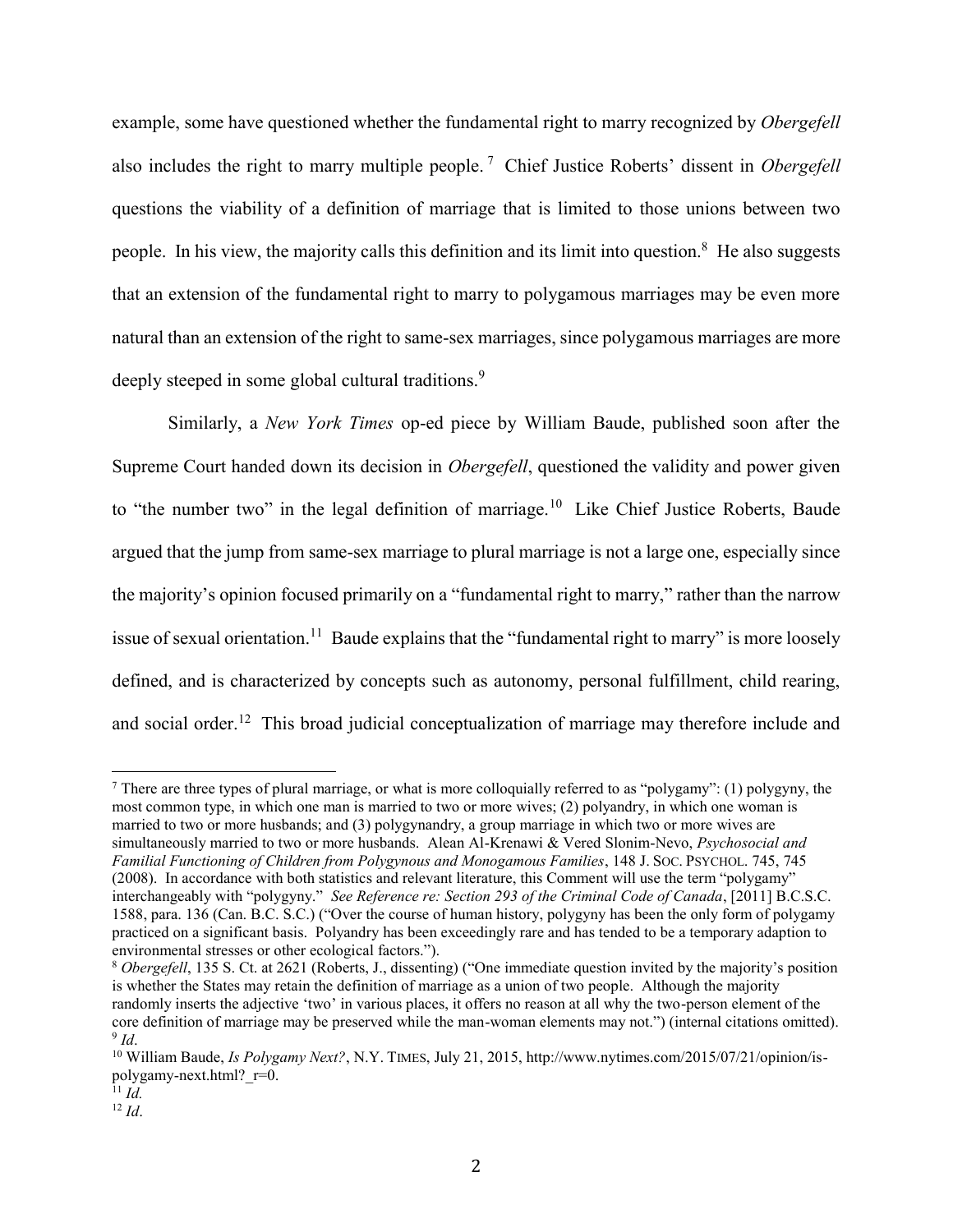protect "groups of adults who have profound polyamorous attachments and wish to build families and join the community."<sup>13</sup>

This Comment will examine the fundamental right to marry and analyze whether *Obergefell* compels the United States Supreme Court to recognize plural marriages. Part II of this Comment will briefly summarize the Supreme Court's rulings on the fundamental right to marry and the closely associated right to privacy. This Part highlights the Court's different (and at times, disparate) approaches in cases dealing with a fundamental right to marry. Part III will then discuss the fundamental right to marry in the wake of *Obergefell*. Here, the main question is whether the Court would recognize the right to marry multiple people as a fundamental right. Because it is not clear what standard or test(s) the Court would apply, Part III will discuss and analyze three possible approaches. Part III will ultimately argue that the fundamentality of the right to marry multiple people will probably depend on the mode of the Court's analysis. Part IV argues that even if the Court were to find that the fundamental right to marry includes a right to plural marriage, laws prohibiting polygamous marriage could withstand constitutional scrutiny because such marriages pose a significant risk to the welfare of women and children. Finally, Part V will conclude that, in the wake of the United States Supreme Court's decision in *Obergefell*, a future ruling as to the constitutionality of polygamous marriage will largely depend on the standard of scrutiny the Court applies.

#### II. The Foundational Cases

#### A. The History of the Fundamental Right to Marry

As early as 1888, the Supreme Court recognized that marriage "creat[es] the *most important* relation in life."<sup>14</sup> Underscoring this sentiment, marriage has been epitomized as "the

<sup>13</sup> *Id*.

l

<sup>14</sup> Maynard v. Hill, 125 U.S. 190, 205 (1888) (emphasis added).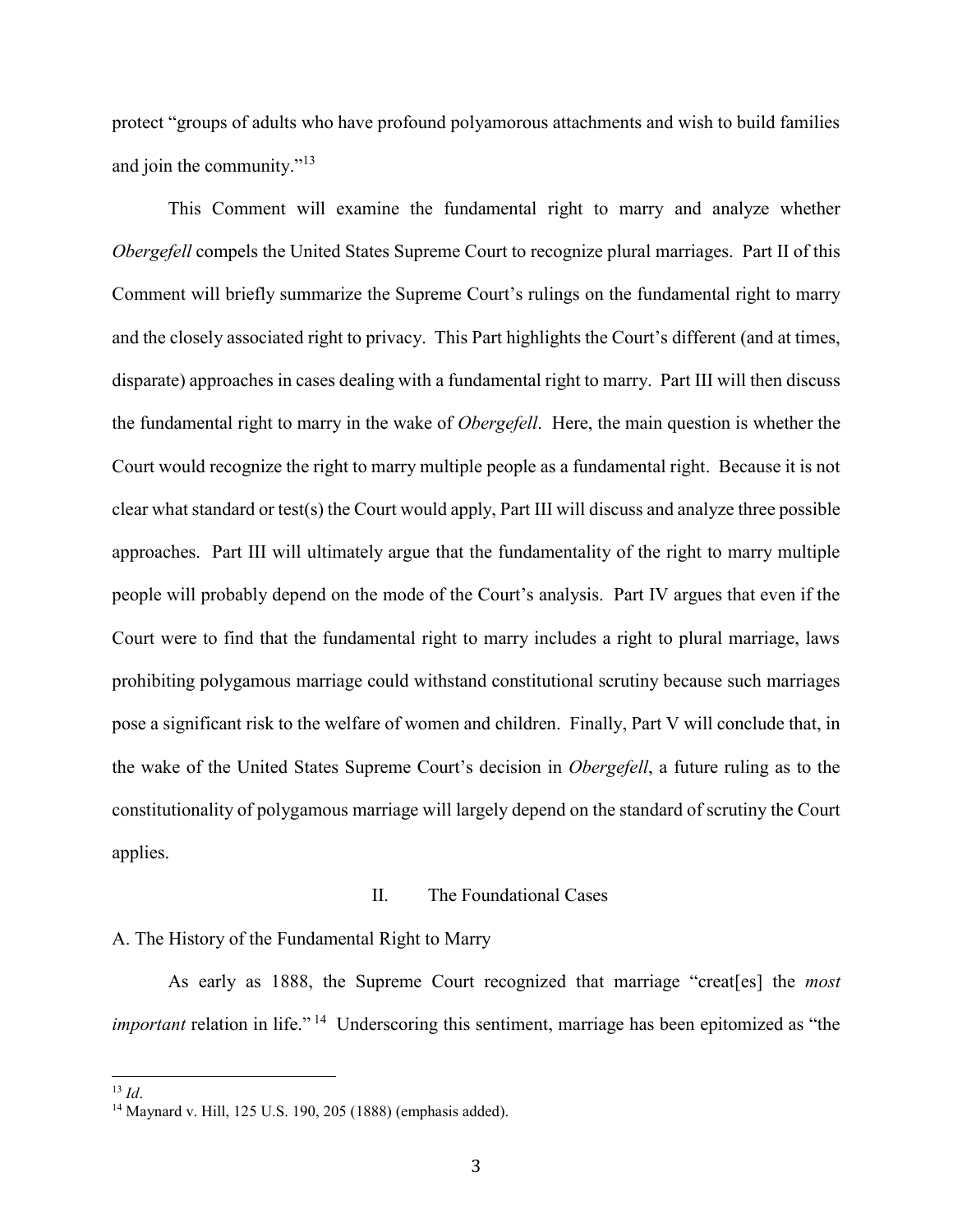foundation of the family and of society, without which there would be neither civilization nor progress."<sup>15</sup> Thus, the fundamentality of marriage was recognized, separate from Due Process Clause issues.<sup>16</sup> Over the next seventy-nine years, the Court came to recognize the right to marry as a fundamental part of the *liberty* protected by the Due Process Clause, <sup>17</sup> but marriage was not considered a *separate* "fundamental right."

<span id="page-4-0"></span>In 1967, the Supreme Court recognized a fundamental "freedom to marry." 18 In *Loving v.* 

*Virginia*, a couple alleged that their constitutional rights had been violated when they were indicted on charges of violating the state's ban on interracial marriage.<sup>19</sup> The Court reversed the indictment, applied strict scrutiny,  $20$  recognized a fundamental right to marry, and held that the fundamental right to marry included the right to marry a person of a different race.<sup>21</sup>

<sup>16</sup> This Comment will look at polygamous marriage through the lens of substantive due process. There are two types of Fourteenth Amendment Due Process claims: procedural and substantive. Procedural due process claims ensure that proper court procedures are followed before an individual's right to life, liberty, or property is taken away. Aaron J. Shuler, Short Essay, *From Immutable to Existential: Protecting Who We Are and Who We Want to Be with the "Equalerty" of the Substantive Due Process Clause*, 12 J.L. & SOC. CHALLENGES 220, 223 (2010).

 $\overline{a}$ 

Under our Constitution, the freedom to marry, or not to marry, a person of another race resides with the individual and cannot be infringed by the state.") (internal citations omitted).

<sup>15</sup> *Id*. at 211. *See also* Skinner v. Oklahoma, 316 U.S. 535, 541 (1942) ("[m]arriage and procreation are fundamental to the very existence and survival of the race").

Comparatively, substantive due process is a doctrine that has evolved to protect rights *not* explicitly enumerated in the constitution. *Id*. Substantive due process is commonly accepted to encompass fundamental, or something akin to fundamental, rights. *Id*.

<sup>17</sup> Meyer v. Nebraska, 262 U.S. 390, 399 (1923).

<sup>18</sup> Loving v. Virginia, 388 U.S. 1, 12 (1967).

<sup>19</sup> *Id.* at 2–3.

<sup>&</sup>lt;sup>20</sup> Strict scrutiny is a standard of review courts use when reviewing cases. Specifically, strict scrutiny is used to determine whether restrictions of a fundamental right are constitutional. "When a statutory classification significantly interferes with the exercise of a fundamental right," strict scrutiny says "it cannot be upheld unless it is supported by sufficiently important state interests and is closely tailored to effectuate only those interests." Zablocki v. Redhail, 434 U.S. 374, 388 (1978). However, strict scrutiny is not the only judicial standard of review available. Traditionally, if a right is not deemed "fundamental," the court may apply a more deferential standard of review known as "rational basis review." Rational basis review requires that "an impartial lawmaker could logically believe that the classification would serve a legitimate public purpose that transcends the harm to the members of the disadvantaged class." City of Cleburne v. Cleburne Living Ctr., 473 U.S. 432, 452 (1985) (Stevens, J., concurring). Since rational basis review is more deferential toward lawmakers, and since it doesn't require that the law at issue be the only means possible of achieving the goal, this is a much easier standard to meet. <sup>21</sup> *Loving*, 388 U.S. at 12 ("Marriage is one of the 'basic civil rights of man,' fundamental to our very existence and survival. To deny this fundamental freedom on so unsupportable a basis as the racial classifications embodied in these statutes, classifications so directly subversive of the principle of equality at the heart of the Fourteenth Amendment, is surely to deprive all the State's citizens of liberty without due process of law. The Fourteenth Amendment requires that the freedom of choice to marry not be restricted by invidious racial discriminations.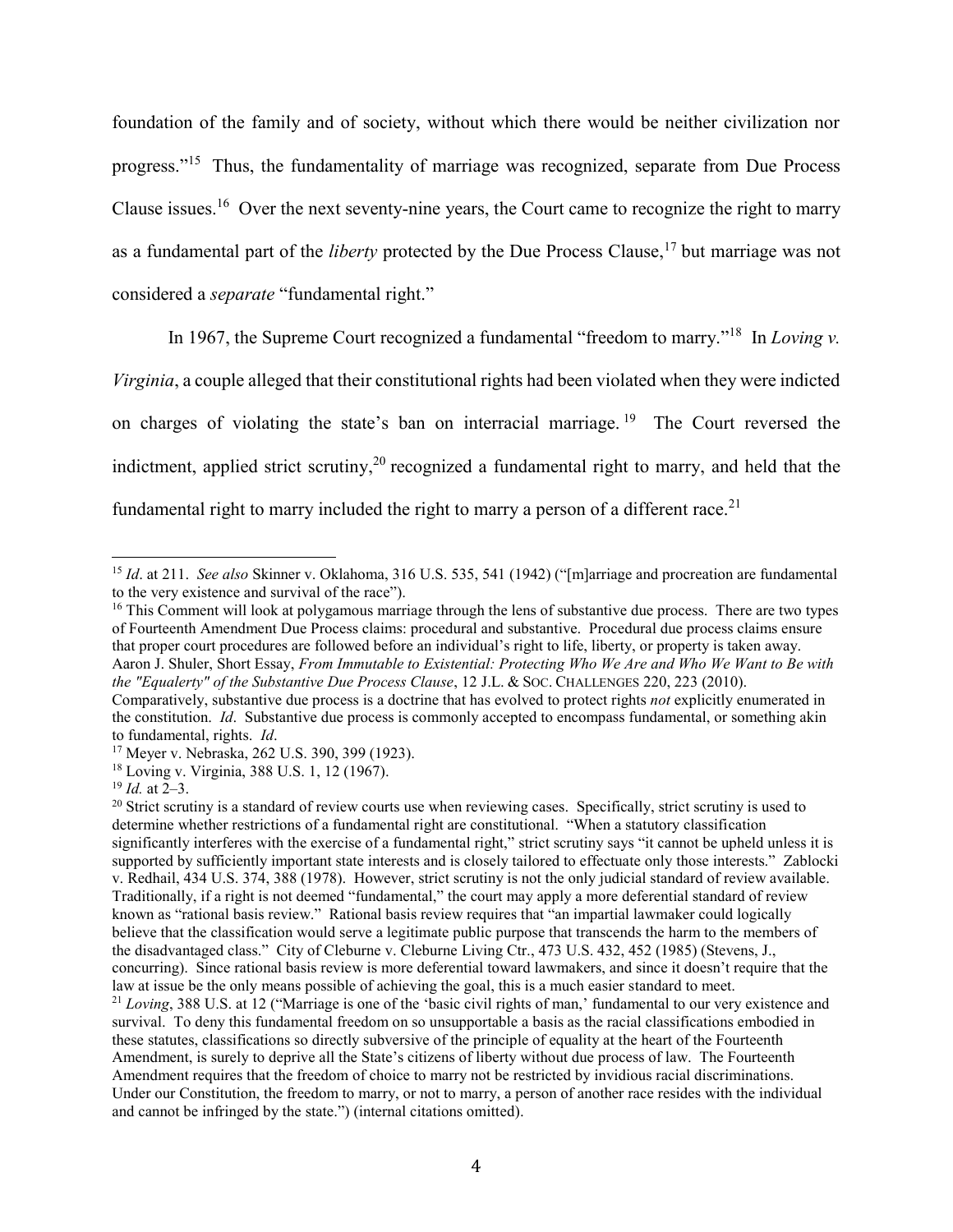Over time, the Supreme Court held that the fundamental right to marry protected couples from different economic backgrounds, thereby reaffirming the fundamental right to marry. For example, in *Zablocki v. Redhail*,<sup>22</sup> a group of Wisconsin residents challenged the constitutionality of a Wisconsin statute that prohibited parents behind on child support from legally marrying.<sup>23</sup> Applying strict scrutiny, the Court held for the plaintiffs, reaffirming that there is a fundamental right to marry, and extending the holding in *Loving* to the facts in *Zablocki*. 24 Here, the Court suggested that it would be antithetical to recognize a right to privacy, while permitting such restrictions on the right to marry.<sup>25</sup> Notably, however, the Court stated that recognition of a fundamental right to marry does not mean that there cannot be any state regulation of marriage. Instead, the Court clarified that the State may regulate decisions and acts associated with marriage, so long as these regulations "do not significantly interfere with decisions to enter into the marital relationship."<sup>26</sup>

The fundamental right to marry was further strengthened and institutionalized by the Supreme Court's decision in *Turner v. Safley*.<sup>27</sup> In this case, the Court considered whether the constitutionally protected right to marry applies to prison inmates. The Court held that it does, but it applied a lower standard of review.<sup>28</sup> Rather than strict scrutiny, which requires narrow tailoring, the Court in *Turner* held that the regulation needed only to be "reasonably related to legitimate

<sup>23</sup> The statute would not allow parents with child support obligations to obtain a marriage license until they submitted proof of compliance with the obligations, and demonstrated that the children "are not then and are not likely thereafter to become public charges." WIS. STAT. §§ 245.10(1), (4), (5) (1973) (repealed 1977).

l

<sup>22</sup> Zablocki v. Redhail, 434 U.S. 374 (1978).

<sup>24</sup> *Zablocki*, 434 U.S. at 384 ("Although *Loving* arose in the context of racial discrimination, prior and subsequent decisions of this Court confirm that the right to marry is of fundamental importance for all individuals."). <sup>25</sup> *Id.* at 386 ("It would make little sense to recognize a right of privacy with respect to other matters of family life and not with respect to the decision to enter the relationship that is the foundation of the family in our society."). <sup>26</sup> *Id*.

<sup>27</sup> Turner v. Safley, 482 U.S. 78 (1987).

<sup>28</sup> *Id*. at 89.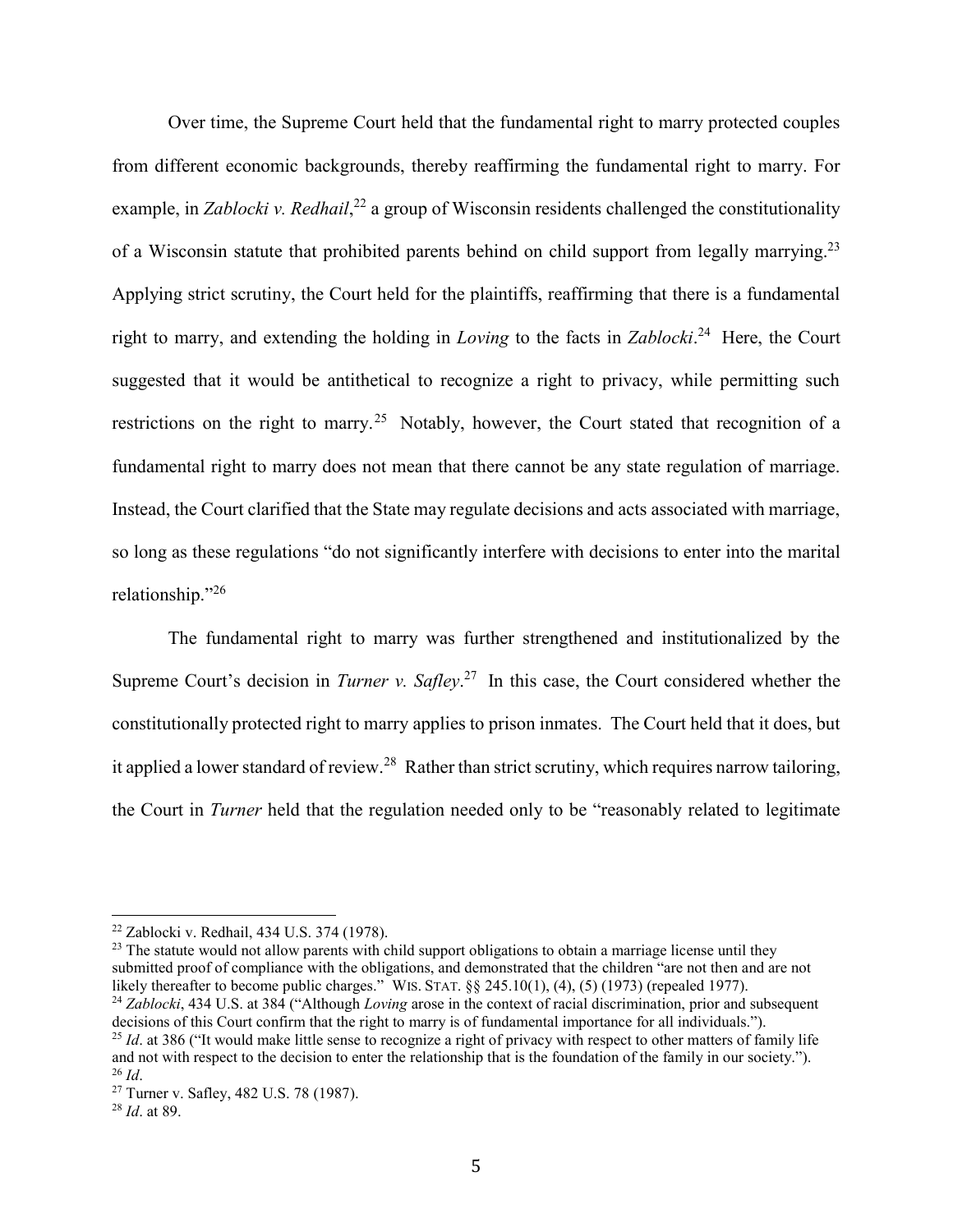penological interests."<sup>29</sup> Thus, unlike the strict scrutiny standard applied in *Loving* and *Zablocki*, the Court in *Turner* applied the more deferential rational basis review, since this case dealt with prison inmates.<sup>30</sup> Despite the different standard of review, this case is yet another example of the Court's extension of the fundamental right to marry.

B. The Fundamental Right to Marry Someone of the Same Sex

While the United States Supreme Court recognized a fundamental right to marry, this did not mean that all individuals could exercise this right, free from government restriction. Notably, same-sex couples remained outside the right's protective confines. However, this did not mean that the arena of same-sex constitutional issues was without judicial reform. Years after the fundamental right to marry was extended to heterosexual interracial couples, debtor parents, and incarcerated persons, a related right was recognized and extended to homosexual couples in *Lawrence v. Texas*. 31

In *Lawrence*, the Supreme Court was confronted with a challenge to the Texas Penal Code, Section 21.06(a), which criminalized sodomy between two individuals of the same sex. Without identifying their specific standard of review,  $32$  the Court ultimately held that such an "intrusion" into the personal and private life of the individual" was constitutionally unjustifiable.<sup>33</sup> In doing so, this case extended Due Process Clause protection to same-sex relationships in an unprecedented way.<sup>34</sup>

l <sup>29</sup> *Id*.

<sup>30</sup> *Id*.

<sup>31</sup> Lawrence v. Texas, 539 U.S. 558 (2003).

<sup>&</sup>lt;sup>32</sup> Though the Court did not announce a particular standard of review, it did use language that suggested it was applying rational basis review. *See id*. at 578 ("The Texas statute furthers no *legitimate state interest* which can justify its intrusion into the personal and private life of the individual.") (emphasis added). <sup>33</sup> *Id*. at 578.

<sup>&</sup>lt;sup>34</sup> *Id.* at 567 ("The liberty protected by the Constitution allows homosexual persons the right to make this choice.").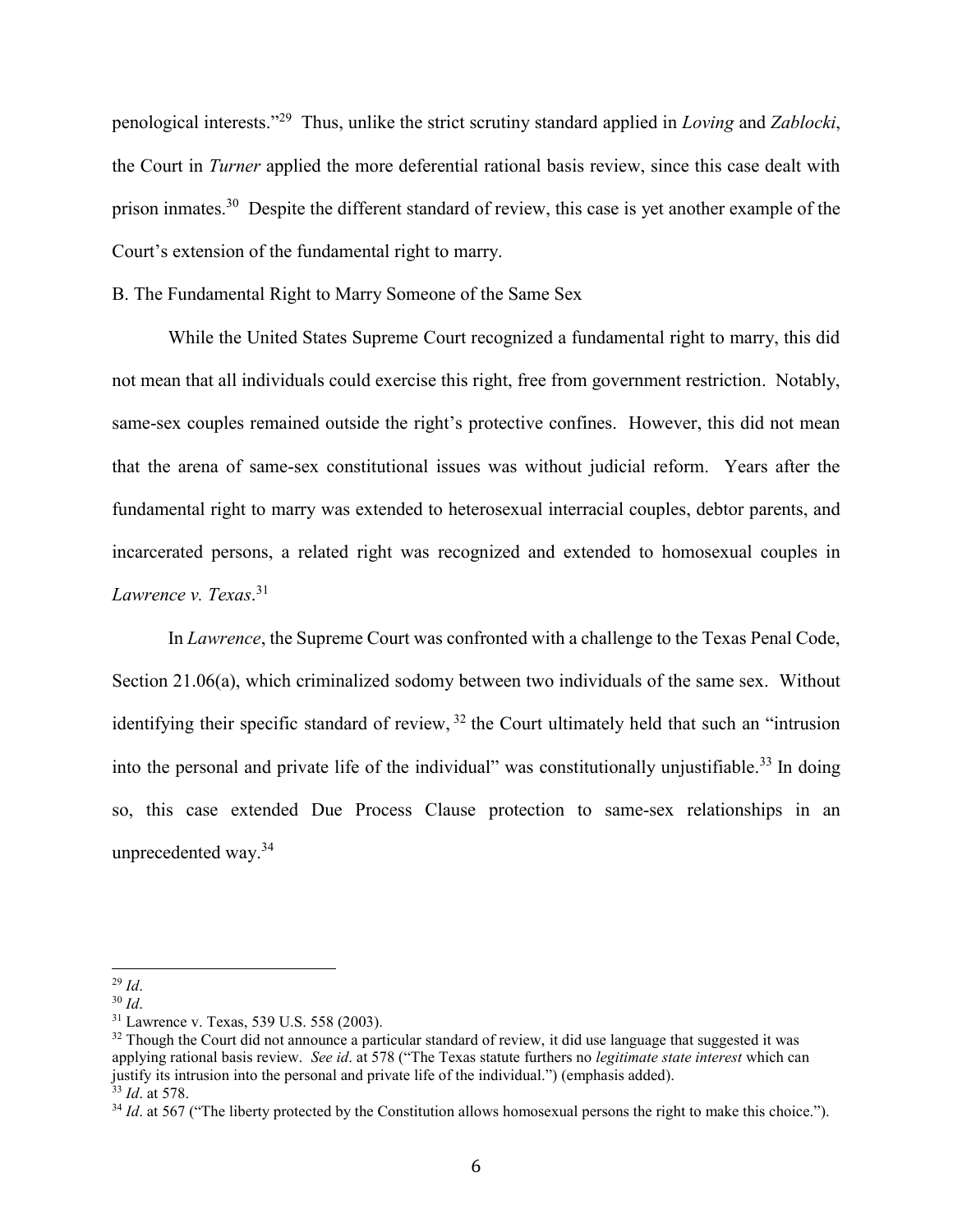In 2013, a decade after *Lawrence*, *United States v. Windsor* <sup>35</sup> challenged the constitutionality of section three of the Defense of Marriage Act (DOMA), which denied federal recognition to same-sex marriages validly performed under state law.<sup>36</sup> In its opinion, the Supreme Court did not specify a particular standard of review<sup>37</sup> or explicitly mention "substantive due process."<sup>38</sup> Nevertheless, the Court held that section three of DOMA was unconstitutional. In so holding, the Court left section two of DOMA untouched, "allow[ing] states to refuse to recognize same-sex marriage performed under the laws of other states." 39 Thus, *Windsor* did not result in blanket acceptance of same-sex marriage.<sup>40</sup>

Two years later, in *Obergefell*, the Court finally extended the fundamental right to marry to homosexual couples. 41 In *Obergefell*, as in *Lawrence* and *Windsor*, the Court did not expressly

<sup>40</sup> *Id*. at 2697 (Roberts, J., dissenting).

l <sup>35</sup> United States v. Windsor, 133 S. Ct. 2675 (2013).

<sup>36</sup> The Defense of Marriage Act, 1 U.S.C.S. §7 (1996).

<sup>&</sup>lt;sup>37</sup> Though the court did not specify which standard of review it was applying, some of the majority opinion's language was reminiscent of rational basis review. *Windsor*, 133 S. Ct. at 2696 ("The federal statute is invalid, for no *legitimate purpose* overcomes the purpose and effect to disparage and to injure those whom the State, by its marriage laws, sought to protect in personhood and dignity.") (emphasis added). However, the Court's opinion seemed to hold the Defense of Marriage Act to a higher standard than rational basis. *See id*. at 2706 (Scalia, J., dissenting) ("As nearly as I can tell, the Court . . . [in] its opinion does not apply strict scrutiny, and its central propositions are taken from rational-basis cases . . . . [T]he Court certainly does not apply anything that resembles that deferential framework."). *See also SmithKline Beecham Corp. v. Abbott Labs.*, 740 F.3d 471, 481 (9th Cir. 2014) ("In its words and its deed, *Windsor* established a level of scrutiny for classifications based on sexual orientation that is unquestionably higher than rational basis review. In other words, *Windsor* requires that heightened scrutiny be applied to equal protection claims involving sexual orientation"); Robert C. Farrell, *Justice Kennedy's Idiosyncratic Understanding of Equal Protection and Due Process, and Its Costs*, 32 QUINNIPIAC L. REV. 439, 481–84 (2014); Jack Harrison, *On Marriage and Polygamy*, 42 OHIO N.U. L. REV. 89, 130 (2015) ("Justice Kennedy's language and analysis combined with the ultimate determination of the Court that Section 3 of DOMA was unconstitutional, indicates that some elevated level of scrutiny was employed."); Raphael Holoszyc-Pimentel, Note, *Reconciling Rational-Basis Review: When Does Rational Basis Bite?*, 90 N.Y.U.L. REV. 2070, 2116 (2015) ("The Court did not explicitly state what level of scrutiny it applied in reviewing [the Defense of Marriage Act]. However, the Court's "opinion did not apply strict scrutiny, and its central propositions were taken from rationalbasis cases such as Moreno and Romer. Therefore, *Windsor* fits within the tradition of rational basis with bite.") (internal quotation marks omitted).

<sup>&</sup>lt;sup>38</sup> See *Windsor*, 133 S. Ct. at 2706 (Scalia, J., dissenting) ("The majority never utters the dreaded words 'substantive due process,' perhaps sensing the disrepute into which the doctrine has fallen.").

<sup>39</sup> *Id*. at 2682–83.

<sup>41</sup> Obergefell v. Hodges, 135 S. Ct. 2584, 2604 (2015) ("the right to marry is a *fundamental right* inherent in the liberty of the person, and under the Due Process and Equal Protection Clauses of the Fourteenth Amendment couples of the same-sex may not be deprived of that right and that liberty.") (emphasis added).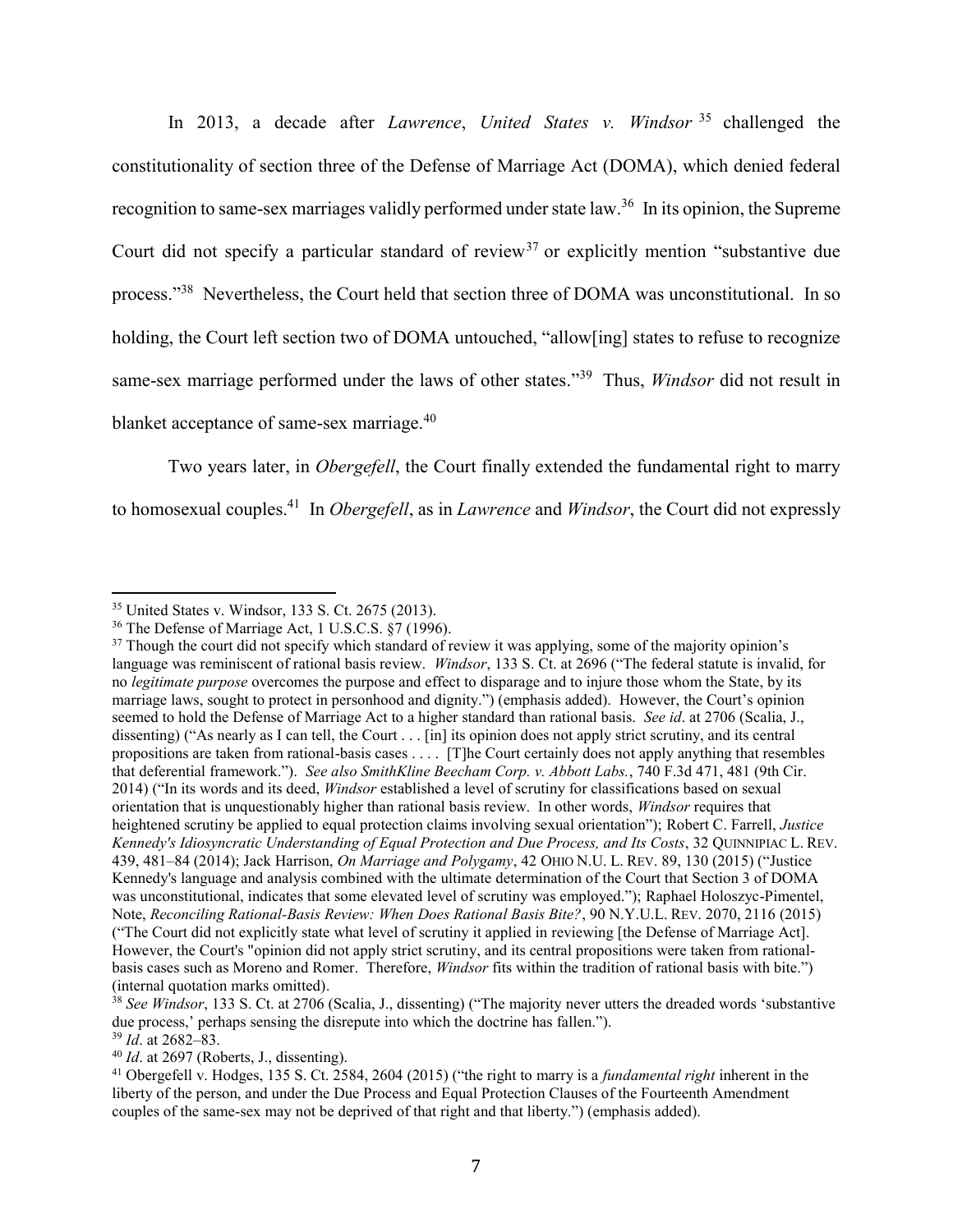state the standard of review it applied. In fact, the Court seemed to ignore the preexisting analytical framework that had been established for substantive due process claims.<sup>42</sup> Instead, the Court identified four "principles and traditions" that demonstrated why marriage is a fundamental, constitutional right.<sup>43</sup> After analyzing these four "principles and traditions," the Court found that they applied equally to heterosexual and homosexual unions. 44 Resultantly, the Court extended the fundamental right to marry to same-sex couples.<sup>45</sup>

#### C. Why Do These Cases Matter?

There are several lessons to be learned from the preceding review of Supreme Court precedent. First, there is a fundamental right to marry that has been upheld and protected by the Supreme Court since 1967.<sup>46</sup> Additionally, the Court has viewed the fundamental right to marry as an ever-changing right.<sup>47</sup> However, despite expansion of the fundamental right to marry, that right has only been extended to *couples*. 48

Furthermore, the preceding review shows that the Supreme Court's treatment of the fundamental right to marry has been both extensive and complex. The Court has repeatedly upheld a fundamental right to marry, and a concurrent, yet separate, fundamental right to privacy.<sup>49</sup> These

<sup>42</sup> *Id*. at 2602 ("*Glucksberg* did insist that liberty under the Due Process Clause must be defined in a most circumscribed manner, with central reference to specific historical practices. Yet while that approach may have been appropriate for the asserted right there involved (physician assisted suicide), it is inconsistent with the approach this Court has used in discussing other fundamental rights, including marriage and intimacy."). *See also id*. at 2621 (Roberts, J., dissenting) (noting that "the majority's position requires it to effectively overrule *Glucksberg*").

<sup>43</sup> *Id*. at 2589*; see also infra* Part III.C.

<sup>44</sup> *Id*. at 2590.

<sup>45</sup> *Id*. at 2604.

<sup>46</sup> Loving v. Virginia, 388 U.S. 1 (1967).

<sup>47</sup> *See, e.g.*, *Obergefell*, 135 S. Ct. at 2596 ("[C]hanged understandings of marriage are characteristic of a nation where new dimensions of freedom became apparent to new generations, often through perspectives that begin in pleas or protests and then are considered in the political sphere and the judicial process.").

<sup>48</sup> *See, e.g.*, *id*. at 2607 ("same-sex *couples* may exercise the right to marry in all states") (emphasis added). <sup>49</sup> *See, e.g.*, Griswold v. Connecticut, 381 U.S. 479, 486 (1965) (stating, on the topic of marriage: "We deal with a right of privacy older than the Bill of Rights—older than our political parties, older than our school system. Marriage is a coming together for better or for worse, hopefully enduring, and intimate to the degree of being sacred. It is an association that promotes a way of life, not causes; a harmony in living, not political faiths; a bilateral loyalty, not commercial or social projects. Yet it is an association for as noble a purpose as any involved in our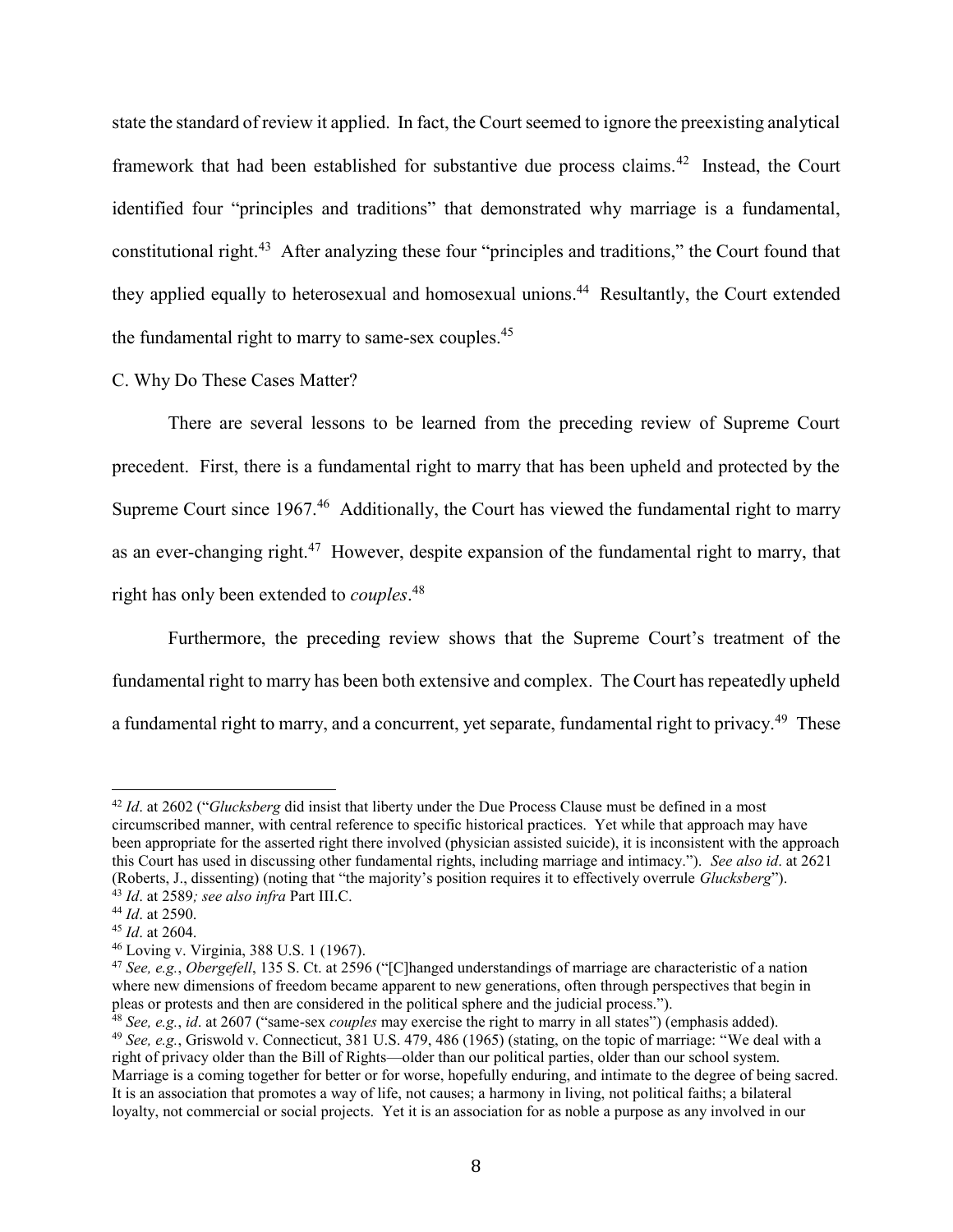holdings have been based on a variety of factors and tests.<sup>50</sup> At times, the Court has completely avoided any language reminiscent of a standard of review, and when a specific method *has* been employed (either implicitly or explicitly), it has ranged from rational basis review<sup>51</sup> to strict scrutiny.<sup>52</sup> Thus, when dealing with the fundamental right to marry, the Court's methodology remains relatively undefined.

#### III. The Fundamental Right to Plural Marriage

As evidenced in Part II, the United States Supreme Court has yet to embrace a uniform framework for analyzing the fundamental right to marry. Because of the variety of methods and tests used in previous cases, it is difficult to predict how the Court will analyze the right to plural marriage. In most substantive due process cases, the Court uses a two-step inquiry. The first question is whether the right at issue is "fundamental." Importantly, a right's fundamentality (or lack thereof) determines the applicable standard of review. Generally, the Court applies strict scrutiny to "fundamental" rights and rational basis review to non-fundamental rights. <sup>53</sup>

This Part will strive to determine whether the right to plural marriage is "fundamental." Since the Court has not adopted a uniform approach, this Part will view the potential fundamentality of plural marriage through three different lenses: the traditional "deeply rooted" approach, the flexible approach, and the *Obergefell* four-part test. As this Part will show, the Court's methodology will largely dictate how it will address challenges to restrictions on polygamous marriage.

l

prior decisions"). *See also* Roe v. Wade, 410 U.S. 113, 152 (1973) (noting that the fundamental right to privacy "has some extension to activities relating to marriage").

<sup>50</sup> *See infra* Part II.

<sup>51</sup> *See, e.g.*, Turner v. Safley, 482 U.S. 78 (1987).

<sup>52</sup> *See, e.g.*, Zablocki v. Redhail, 434 U.S. 374 (1978); Loving v. Virginia, 388 U.S. 1 (1967).

<sup>53</sup> *See* Reno v. Flores, 507 U.S. 292, 301–02 (1993) (noting that "'due process of law' . . . forbids the government to infringe certain 'fundamental' liberty interests *at all*, no matter what process is provided, unless the infringement is narrowly tailored to serve a compelling state interest").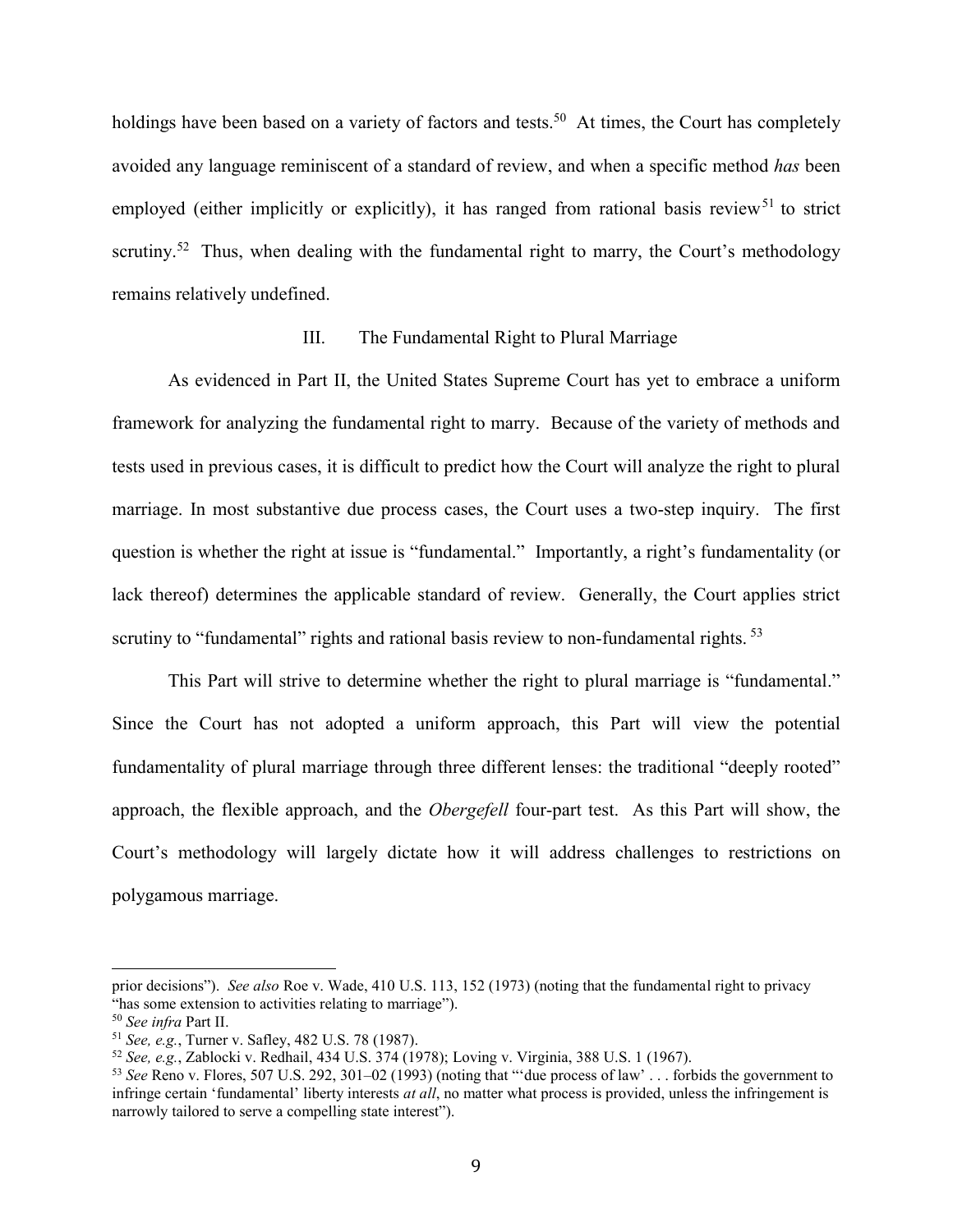The fundamentality of a right to plural marriage can be outcome determinative since a judicially recognized fundamental right is protected by the Constitution and cannot be impinged upon by state law. 54 Since *Loving*, the Court has struck down state laws that have infringed upon the fundamental right to marry. <sup>55</sup> Most recently, in *Obergefell*, the Court extended the fundamental right to marry to same-sex, monogamous couples. Significantly, a two-person limit is evident at various points throughout *Obergefell*. 56 Thus, while the Court expanded the fundamental right to marry, it did not diverge from the monogamous model it has retained as a defining element of this right.

By definition, plural marriage does not fall within the traditionally protected, monogamous, marital model. Resultantly, the right to marry multiple people cannot be automatically inferred from *Obergefell*, and would require an individualized inquiry. Post-*Obergefell*, the Supreme Court could adopt one of three approaches to analyze challenges to restrictions on plural marriage.

# A. Approach 1: The *Glucksberg* Approach

 $\overline{a}$ 

In *Washington v. Glucksberg*,<sup>57</sup> the Supreme Court enumerated a two-factor approach to be used when determining whether a right is fundamental. First, the right needs to be "objectively,

<sup>54</sup> *See* Planned Parenthood v. Casey, 505 U.S. 833, 847 (1992) ("[A]ll fundamental rights comprised within the term liberty are protected by the Federal Constitution from invasion by the states.") (internal quotation marks omitted). <sup>55</sup> *See, e.g.*, *Turner*, 482 U.S. 78; *Zablocki*, 434 U.S. at 384.

<sup>56</sup> *See* Obergefell v. Hodges, 135 S. Ct. 2584, 2599 (2015) ("The four principles and traditions to be discussed demonstrate that the reasons marriage is fundamental under the Constitution apply with equal force to same sex *couples*.") (emphasis added); *id*. ("The right to marry is fundamental because it supports a *two-person union* unlike any other in its importance to the committed individuals.") (emphasis added); *id*. ("The nature of marriage is that, through its enduring bond, *two* persons together can find other freedoms, such as expression, intimacy, and spirituality.") (emphasis added); *id*. at 2601 ("[J]ust as a *couple* vows to support each other, so does society pledge to support the *couple*, offering symbolic recognition and material benefits to protect and nourish the union.") (emphasis added); *id*. at 2602 ("The right of same-sex *couples* to marry that is part of the liberty promised by the Fourteenth amendment is derived, too, from that Amendment's guarantee of the equal protection of the laws.") (emphasis added).

<sup>57</sup> Washington v. Glucksberg, 521 U.S. 702 (1997). The plaintiffs argued that the State's ban on physician-assisted suicide was an unconstitutional violation of the Fourteenth Amendment. *Id*. at 708. The Court determined that there was not a fundamental right at issue, and applied rational basis review. *Id*. at 728. After applying rational basis review, the Court held that the ban on physician-assisted suicide was rationally related to a legitimate governmental interest, and was therefore constitutional. *Id*.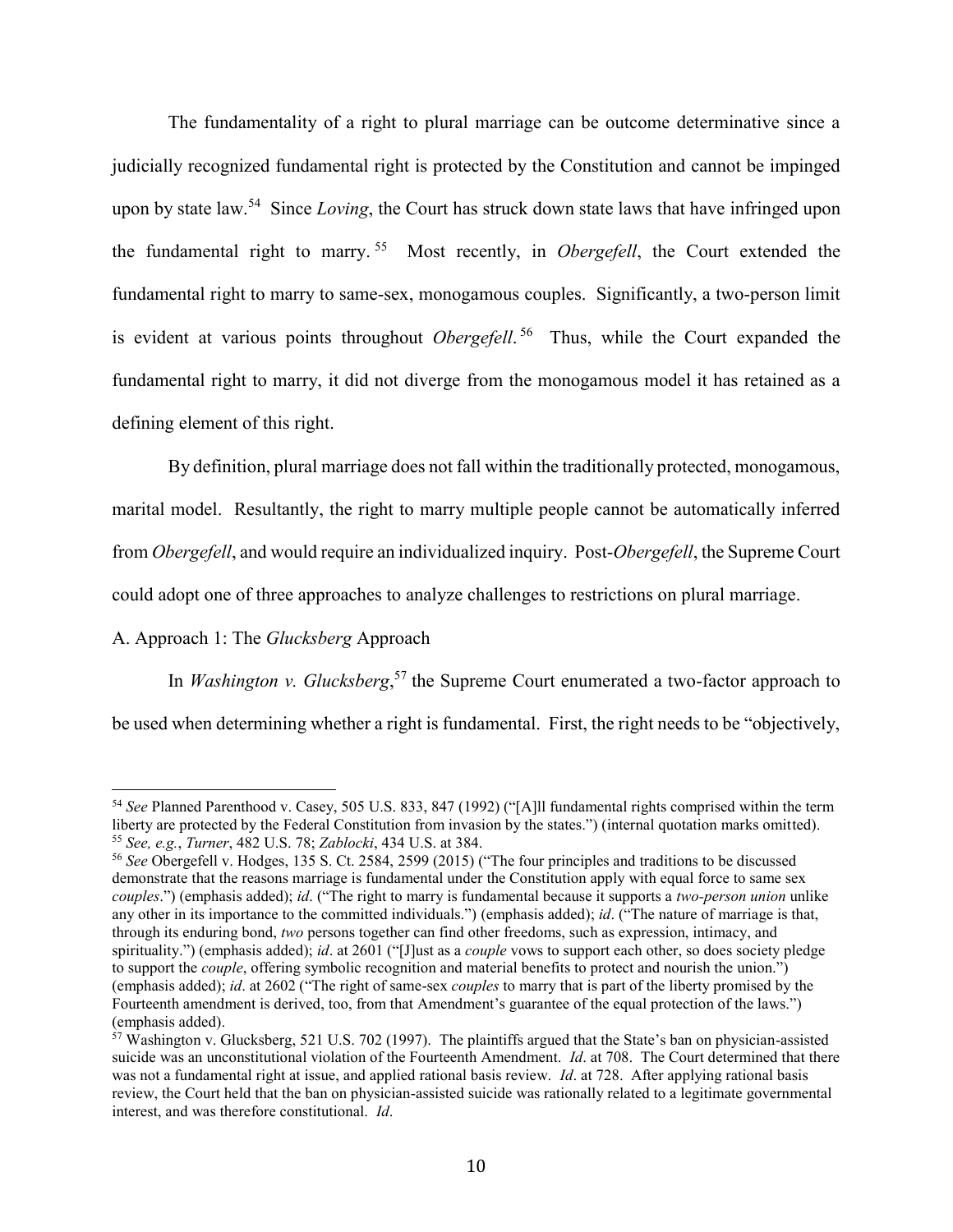deeply rooted in this Nation's history and tradition."<sup>58</sup> Second, the asserted right must be described narrowly, so as to include only the specific interests at stake. 59 For example, in *Glucksberg*, the Court rejected the plaintiffs' loosely-defined "liberty to shape death," <sup>60</sup> replacing it with a narrower "right to commit suicide which itself includes a right to assistance in doing so."<sup>61</sup> By defining the contested right narrowly, the Court placed it outside the protective confines of the Constitution. Thus, judicial framing can determine whether or not a contested right is "fundamental."

Post-*Obergefell*, the Court may adopt the *Glucksberg* approach to decide if restrictions on polygamous marriage are constitutional. First, since the *Glucksberg* approach requires narrow tailoring of the issue, it is likely that the Court would view restrictions on polygamous marriage in light of "the right to marry multiple people." The limited "right to marry multiple people" can be distinguished from the broader, deeply rooted, fundamental "right to marry." As in *Glucksberg*, this narrow categorization could prove fatal.

In step two, the Court would ask if the right to marry multiple people is "deeply rooted in this Nation's history and tradition."<sup>62</sup> Polygamy has been prohibited throughout Western societies for more than 1750 years.<sup>63</sup> In America, polygamy has *always* been viewed as an "offence against

<sup>58</sup> *Id*. at 720–21 (quoting Moore v. East Cleveland*,* 431 U.S. 494, 503 (1977)) (stating that fundamental rights and liberties that are afforded constitutional protection are those that are, from an objective perspective, "deeply rooted in this Nation's history and tradition"). *But cf. Obergefell,* 135 S. Ct. 2602 ("*Glucksberg* did insist that liberty under the Due Process Clause must be defined in a most circumscribed manner, with central reference to specific historical practices. Yet while that approach may have been appropriate for the asserted right there involved (physicianassisted suicide), it is inconsistent with the approach this Court has used in discussing other fundamental rights, including marriage and intimacy."). Because of this apparent incongruity, and *Obergefell's* explicit repudiation of the *Glucksberg* framework, it is unlikely that the Court would ask whether or not the right to plural marriage is deeply rooted. However, since this possibility is seemingly, but not completely or explicitly, banned in the case of polygamous marriage, this Comment will walk through the legal analysis that would ordinarily be required. <sup>59</sup> *Glucksberg*, 521 U.S. at 720–21.

<sup>60</sup> *Id*. at 722.

<sup>61</sup> *Id*. at 723.

<sup>62</sup> *Id*.

<sup>63</sup> *See, e.g.*, *Reference re: Section 293 of the Criminal Code of Canada*, [2011] B.C.S.C. 1588, para. 229 (Can. B.C. S.C.) ("[F]or more than 1750 years the Western legal tradition has . . . declared polygamy to be an offence. The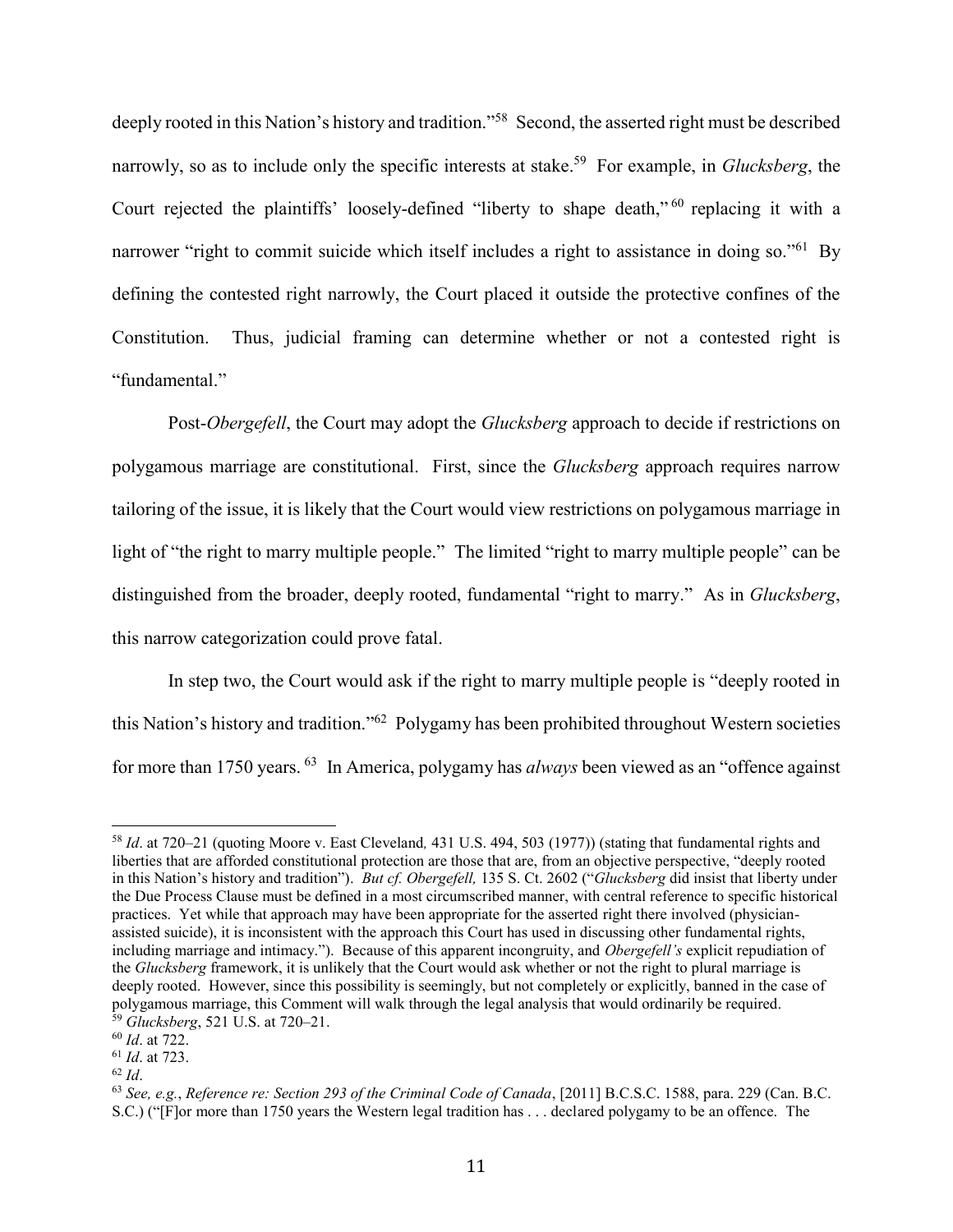society, cognizable by the civil courts and punishable with more or less severity."<sup>64</sup> In fact, when states first joined the Union, they prohibited polygamy either by their own statute, derived from English common law, or by virtue of territorial prohibitions.<sup>65</sup> Although members of some religions had customarily engaged in plural marriages prior to the Nation's founding, neither states<sup>66</sup> nor individuals<sup>67</sup> were granted immunity from the prohibition of polygamous marriage. Today, polygamous marriage remains a criminal offense, prohibited by penal statutes across the country.<sup>68</sup> Thus, under the *Glucksberg* approach, the Supreme Court would probably deny that polygamy is deeply rooted, and would therefore likely hold that there is *not* a fundamental right to polygamous marriage.

# B. Approach 2: The Flexible Approach

Part II demonstrates that the United States Supreme Court has recognized an ever-evolving fundamental right to marry.<sup>69</sup> Allowing for the evolution of this right, the Court has adopted a relatively flexible analysis.<sup>70</sup> For example, instead of carving out personalized rights for nontraditional couples (e.g. a right to marry someone of a different race, or a right to marry someone

denunciation of the practice has been based on natural, philosophical, political, sociological, psychological and scientific arguments."). *See also* Reynolds v. United States, 98 U.S. 145, 164 (1879) ("At common law, the second marriage was always void (2 Kent. Com. 79), and from the earliest history of England polygamy has been treated as an ofence [sic.] against society.").

<sup>64</sup> *Reynolds*, 98 U.S. at 165.

<sup>65</sup> Brown v. Buhman, 947 F. Supp. 2d 1170, 1197 (D. Utah 2013).

<sup>66</sup> Utah was required to ban polygamous marriage in order to be accepted into the union. *See* Casey E. Faucon, *Marriage Outlaws: Regulating Polygamy in America*, 22 DUKE J. GENDER L. & POL'Y 1, 12 (2014) ("The Utah Constitution of 1896 permanently banned the practice [of polygamy], allowing Utah to attain statehood in 1896."). *See also* UTAH CONST. art. XXIV, § 2.

<sup>67</sup> *See Reynolds*, 98 U.S. at 165 ("[A]s a law of the organization of society under the exclusive dominion of the United States, it is provided that plural marriages shall not be allowed.").

<sup>68</sup> *See, e.g.*, NY PENAL LAW § 255.15 (Consol. 2016) ("A person is guilty of bigamy when he contracts or purports to contract a marriage with another person at a time when he has a living spouse, or the other person has a living spouse. Bigamy is a class E felony."). *See also* State v. Holm, 137 P.3d 726, 741–45 (Utah 2006).

 $^{69}$  *See, e.g.*, Obergefell, 135 S. Ct. at 2604 ("[T]he right to marry is a fundamental right inherent in the liberty of the person, and under the Due Process and Equal Protection Clauses of the Fourteenth Amendment.").

<sup>70</sup> For example, the right to interracial marriage (*Loving*) and the right to marry someone of the same sex (*Obergefell*).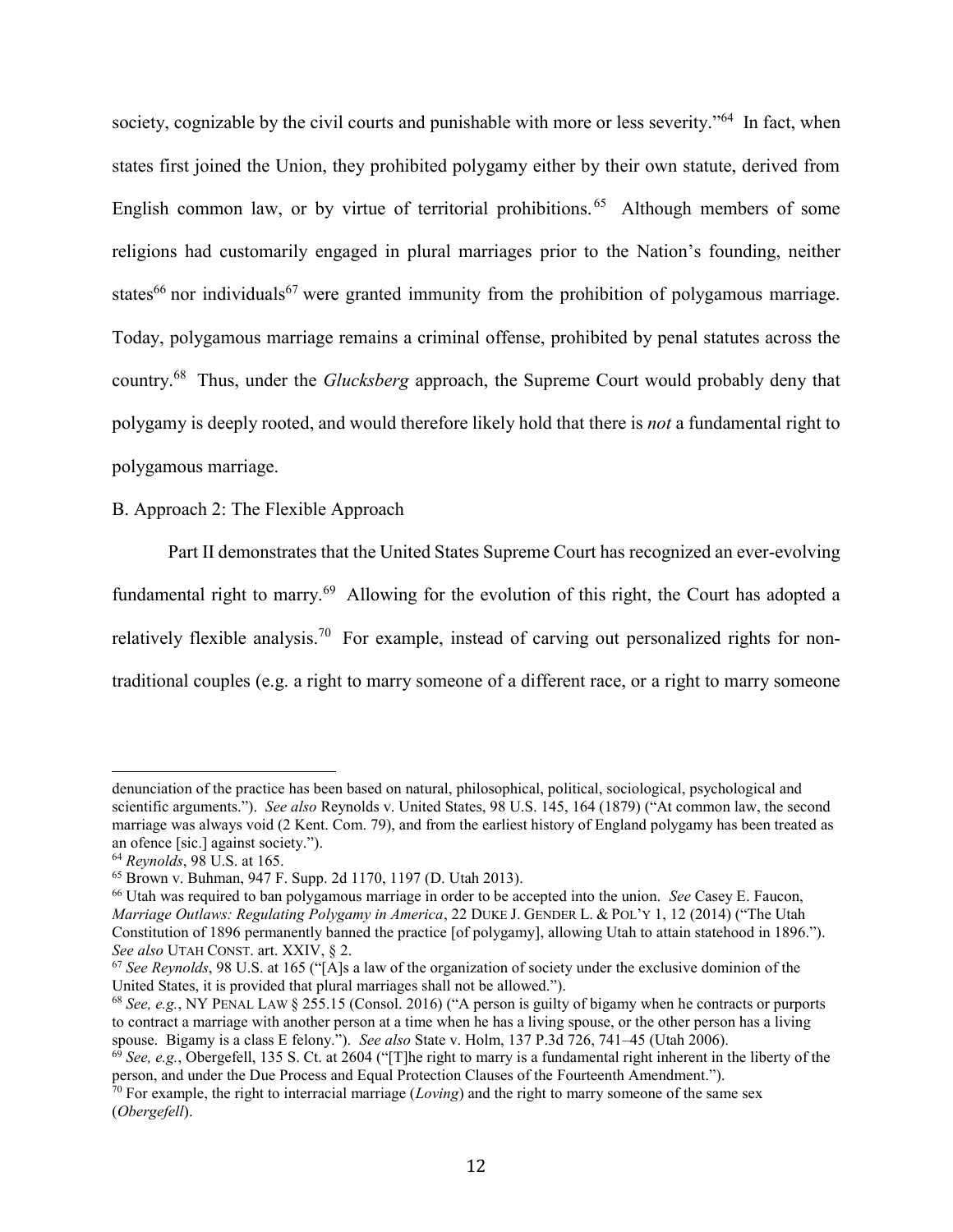of the same sex), the Court adopted a more broad-based approach, including many non-traditional couples under the broader umbrella of the fundamental right to marry.<sup>71</sup>

The main difference between the second approach and the first approach is the way in which the right is defined. Under Approach 1, the *Glucksberg* approach, the right at issue is narrowly defined.<sup>72</sup> Under Approach 2, the flexible approach, the right at issue is *broadly* defined. The breadth of the second approach allows more couples to be protected by the fundamental right to marry.

Members of the Court have struggled with these two approaches and have expressed different preferences.<sup>73</sup> Thus far, no approach has triumphed. Since members of the Court have adopted both approaches,  $74$  it is difficult to predict which approach would be favored in future cases. Furthermore, the differences in these two approaches could yield two different views on the constitutionality of the prohibition of polygamous marriage.

The United States Supreme Court seems to have adopted the second approach, or something akin to it, in many landmark cases dealing with the fundamental right to marry.<sup>75</sup> Under

<sup>71</sup> This can be compared to the Court's approach in *Lawrence v. Texas*, 539 U.S. 558 (2003). In *Lawrence*, the Court analyzed the Texas statute under the broad umbrella of "liberty," instead of a more myopic right, the right to engage in homosexual sodomy.

<sup>72</sup> *See, e.g.*, Washington v. Glucksberg, 521 U.S. 702, 705 (1997) ("a right to commit suicide which itself includes a right to assistance in doing so").

<sup>73</sup> Some justices have embraced the first approach, narrowly defining the right at issue. *See e.g.*, Michael H. v. Gerald D., 491 U.S. 110, 127 n.6 (1989) (stating that the court "refer[s] to the *most specific* level at which a relevant tradition protecting, or denying protection to, the asserted right can be identified.") (emphasis added). However, there is not a uniform approach, either between or within cases. *See e.g.*, *id*. at 132 (O'Connor, J., concurring) (disagreeing with the majority and citing cases, including *Loving* and *Turner*, to point out that "[o]n occasion the Court has characterized relevant traditions protecting asserted rights at levels of *generality* that might not be 'the most specific level' available") (emphasis added). *See also* Moore v. E. Cleveland, 431 U.S. 494, 503 (1977) ("Appropriate limits on substantive due process come not from drawing arbitrary lines but rather from careful respect for the teachings of history and solid recognition of the basic values that underlie our society.") (citations omitted). *But see id*. at 549 (White, J., dissenting) ("What the deeply rooted traditions of the country are is arguable.").

<sup>74</sup> *Compare Glucksberg*, 521 U.S. at 705 ("[A] right to commit suicide which itself includes a right to assistance in doing so."), *with Lawrence*, 539 U.S. at 562 ("The instant case involves liberty of the person both in its spatial and more transcendent dimensions.").

<sup>75</sup> *See Obergefell*, 135 S. Ct. at 2602 ("*Loving* did not ask about a 'right to interracial marriage'; *Turner* did not ask about a 'right of inmates to marry'; and *Zablocki* did not ask about a 'right of father with unpaid child support duties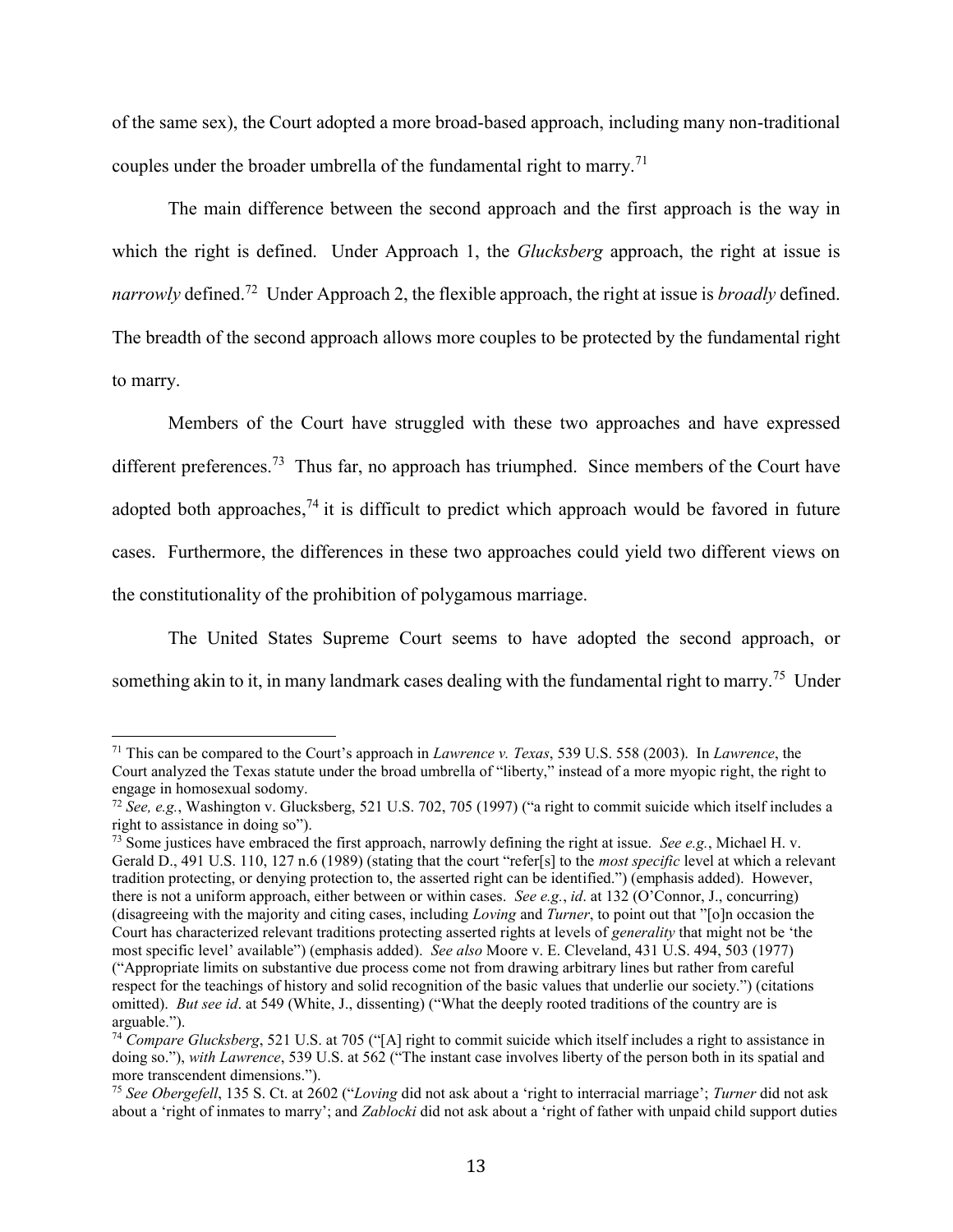this approach, the Court has viewed the borders of the fundamental right to marry as relatively malleable. Resultantly, the Court has extended the protections associated with the fundamental right to marry to interracial couples,<sup>76</sup> inmates,<sup>77</sup> and parents who have not paid child support.<sup>78</sup>

It is feasible that the Court could use this second approach if asked to analyze the constitutionality of restrictions on plural marriage. Use of this approach would likely entail analysis under the broader umbrella of the fundamental right to marry. Resultantly, this would eliminate the need for separate analysis of a "right to marry multiple people." Since the fundamental right to marry is "deeply rooted in this Nation's history and tradition," the Court would likely conclude that the fundamental right to marry encompasses a right to plural marriage. C. Approach 3: The *Obergefell* Four-Part Test

In *Obergefell*, the United States Supreme Court adopted a third approach, a four-part test. Using this approach, the Court compared same-sex marriage to marriage more generally, and considered whether the "principles and traditions [that] demonstrate the reasons marriage is fundamental under the Constitution apply with equal force<sup>779</sup> to those in same-sex marriages. Ultimately, the Court held that each of the four principles and traditions applied equally.<sup>80</sup>

Under this approach, the Court may try to envelop polygamous marriage in the cloak of the fundamental right to marry. This would require considering whether the "principles and traditions [that] demonstrate the reasons marriage is fundamental under the Constitution apply with equal force"<sup>81</sup> to those in polygamous marriages. The four "principles and traditions" enumerated

l

to marry.' Rather, each case inquired about the right to marry in its comprehensive sense, asking if there was a sufficient justification for excluding the relevant class from the right.").

<sup>76</sup> Loving v. Virginia, 388 U.S. 1 (1967).

<sup>77</sup> Turner v. Safley, 482 U.S. 78 (1987).

<sup>78</sup> Zablocki v. Redhail, 434 U.S. 374 (1978).

<sup>79</sup> *Obergefell*, 135 S. Ct. at 2589.

<sup>80</sup> *Id*. at 2589.

 $81$  *Id.*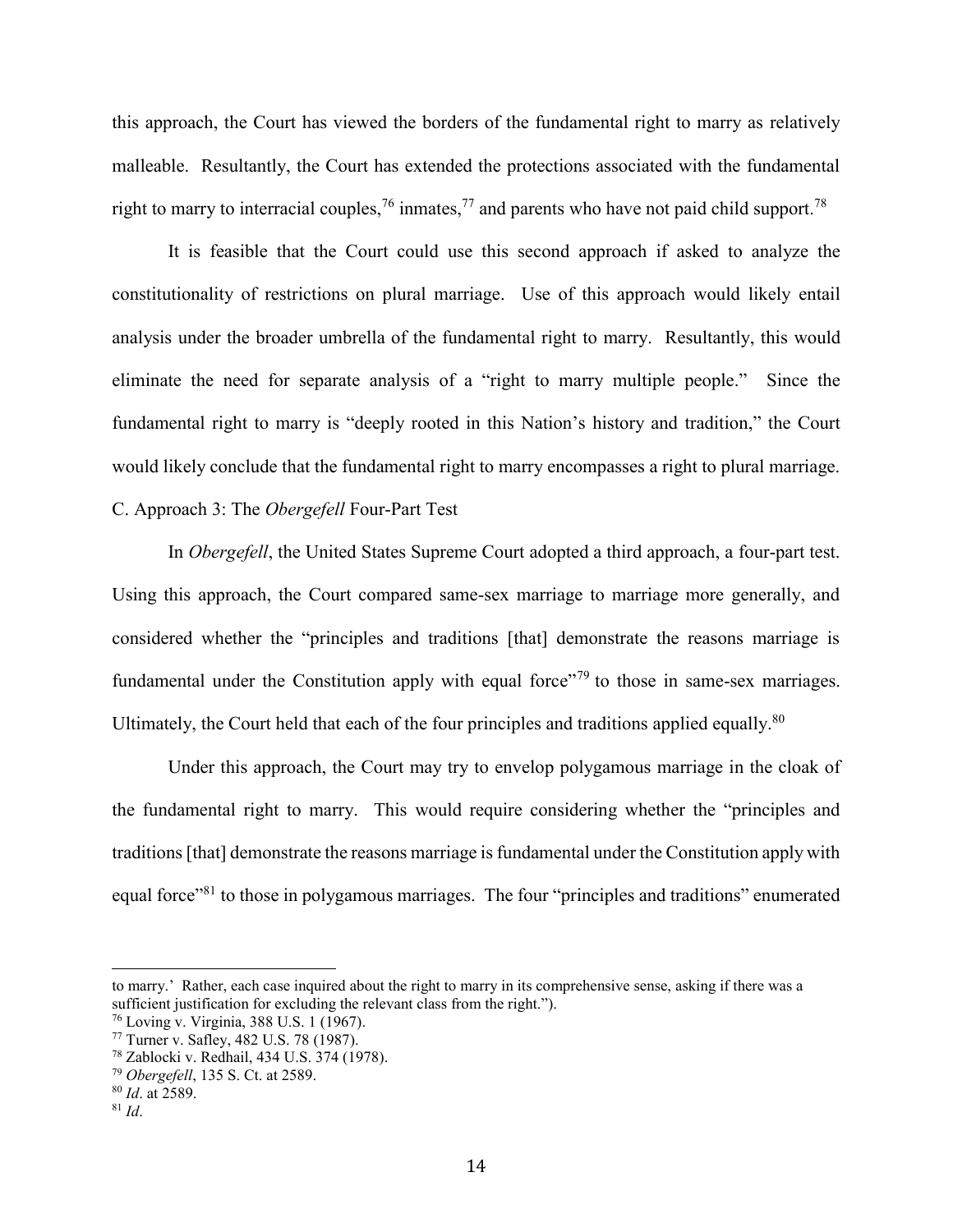in *Obergefell* were: (1) "individual autonomy,"<sup>82</sup> (2) the importance of the "two-person union,"<sup>83</sup> (3) the rights of "childrearing, procreation, and education,"<sup>84</sup> and (4) "social order."<sup>85</sup>

First, the Court would need to determine whether the right to marry multiple individuals is characteristic of ordered liberty. In *Obergefell*, the Court found that a person's choice to enter into a marital union is "inherent in the concept of individual autonomy."<sup>86</sup> An individual's decisions regarding marriage have profound implications, affecting many aspects of one's freedom. <sup>87</sup> Resultantly, this factor focuses on the general decision to marry, without specifying whether, and to whom, one should marry.<sup>88</sup> As a result, the Court held that the implications of the decision to marry were unaffected by sexual orientation.<sup>89</sup> As with monogamous marriage, the choice to enter into a polygamous marriage can also "shape an individual's destiny."<sup>90</sup> Thus, it is conceivable that the Court could find that this factor also applies to polygamous marriages.

Second, the Court found "that the right to marry is fundamental because it supports a twoperson union unlike any other in its importance to the committed individuals."<sup>91</sup> Applying this finding to same-sex marriages, the Court concluded that same-sex marriage supports an equally significant two-person union. The Court held that protection given to the intimate relationship between married individuals does not vary based on the sexual orientation of the couple.<sup>92</sup> In *Obergefell*, the Court's analysis of this factor seems to turn on the intimate relationship between

<sup>82</sup> *Id*.

<sup>83</sup> *Id*.

<sup>84</sup> *Id*. at 2590.

<sup>85</sup> *Obergefell*, 135 S. Ct. at 2590.

<sup>86</sup> *Id*. at 2599.

<sup>87</sup> For example, expression, intimacy, and sexuality. *Id*.

<sup>88</sup> *Id*. *See also* Goodridge v. Dep't of Pub. Health, 798 N.E.2d 941, 955 (Mass. 2003) ("the decision whether and to whom to marry is among life's momentous acts of self-definition").

<sup>89</sup> *Obergefell*. 135 S. Ct. at 2589 ("Decisions about marriage are the most intimate that an individual can make. This is true for all persons, whatever their sexual orientation.") (citations omitted).

<sup>90</sup> *Id*. at 2599.

<sup>91</sup> *Id*. at 2599.

<sup>92</sup> *Id*. at 2600.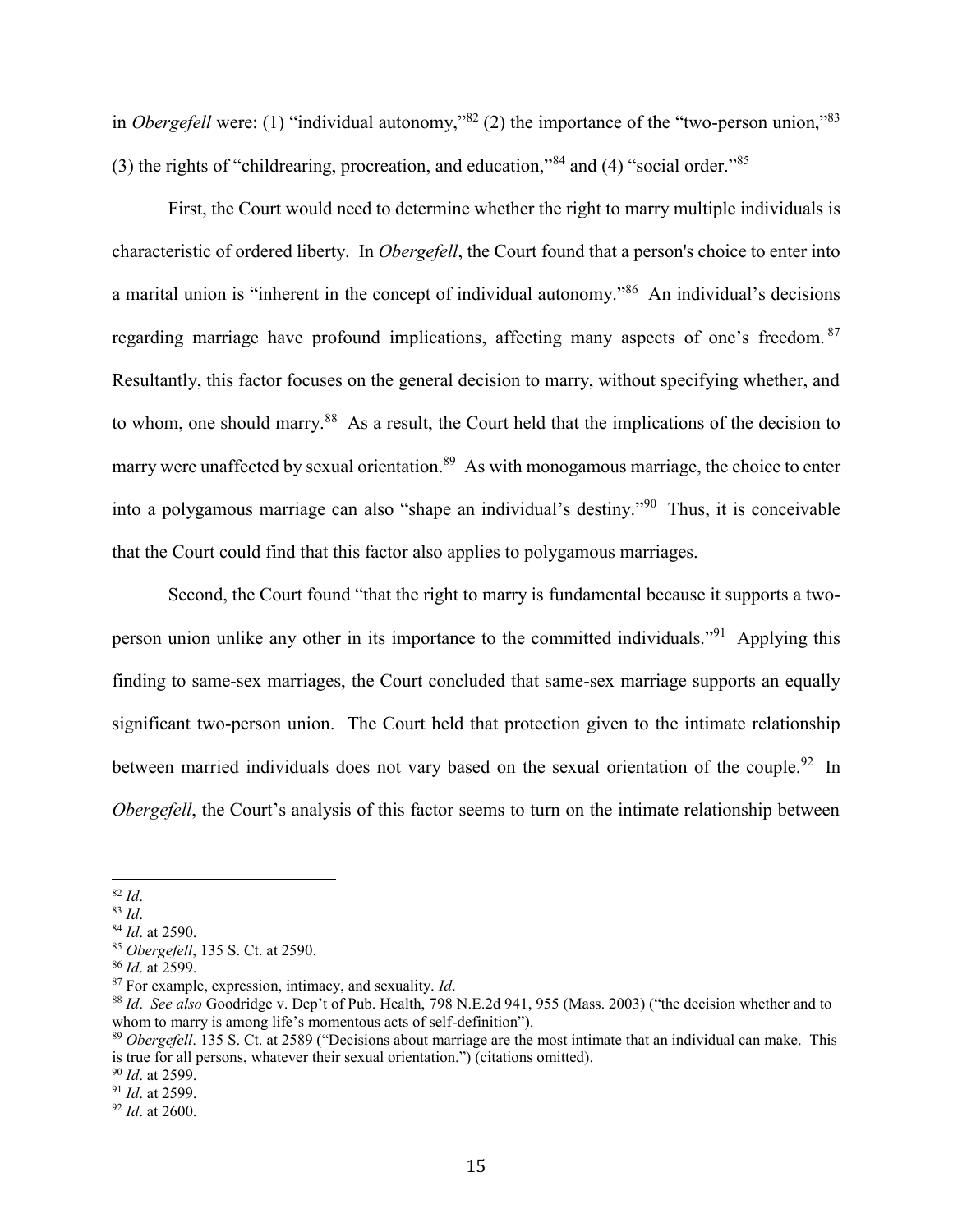married individuals and the constitutional protections afforded to that relationship.<sup>93</sup> Superficially, this analysis seems like it would apply equally to those in polygamous marriages. However, the Court specifically quantified the union as being between *two* individuals.<sup>94</sup> Based on its analysis in *Obergefell*, the Court may take one of two routes if it decides to use this approach in future cases: (1) it may decide to focus on the "union" aspect of this factor, and the importance of protecting the intimate relationship between married individuals;<sup>95</sup> or (2) the Court may choose to preserve the "two-person" limit spelled out in *Obergefell*. If the Court takes the second approach, polygamous marriage would be seen as conflicting with the traditional, constitutionally protected right to marry.

Third, the Court said same-sex marriage should be protected because it "safeguards children and families and thus draws meaning from related rights of childrearing, procreation, and education."<sup>96</sup> This factor is the most challenging for plural marriage advocates to overcome. Many studies have suggested the danger polygamous marriage poses to women and children.<sup>97</sup> For this reason, it is likely that the Court would view polygamous marriage as distinguishable from monogamous marriages.

Lastly, the Court emphasized that marriage is important to our Nation because it is "the keystone of our social order."<sup>98</sup> Like same-sex marriage, polygamous marriage is *not* deeply rooted in our nation's legal tradition. However, in *Obergefell*, the court focused on the traditional,

 $\overline{a}$ <sup>93</sup> *Id*.

<sup>94</sup> *Id*. at 2599 ("*two*-person union unlike any other") (emphasis added).

<sup>95</sup> *Obergefell*, 135 S. Ct. at 2600 ("Marriage responds to the universal fear that a lonely person might call out only to find no one there. It offers the hope of companionship and understanding and assurance that while both still live there will be someone to care for the other.").

<sup>96</sup> *Id*.

<sup>97</sup> *See infra* Part IV. Note that, though there is a large body of evidence suggesting that polygamous marriage can and does significantly harm women and children, the evidence is not conclusive.

<sup>98</sup> *Obergefell*, 135 S. Ct. at 2601.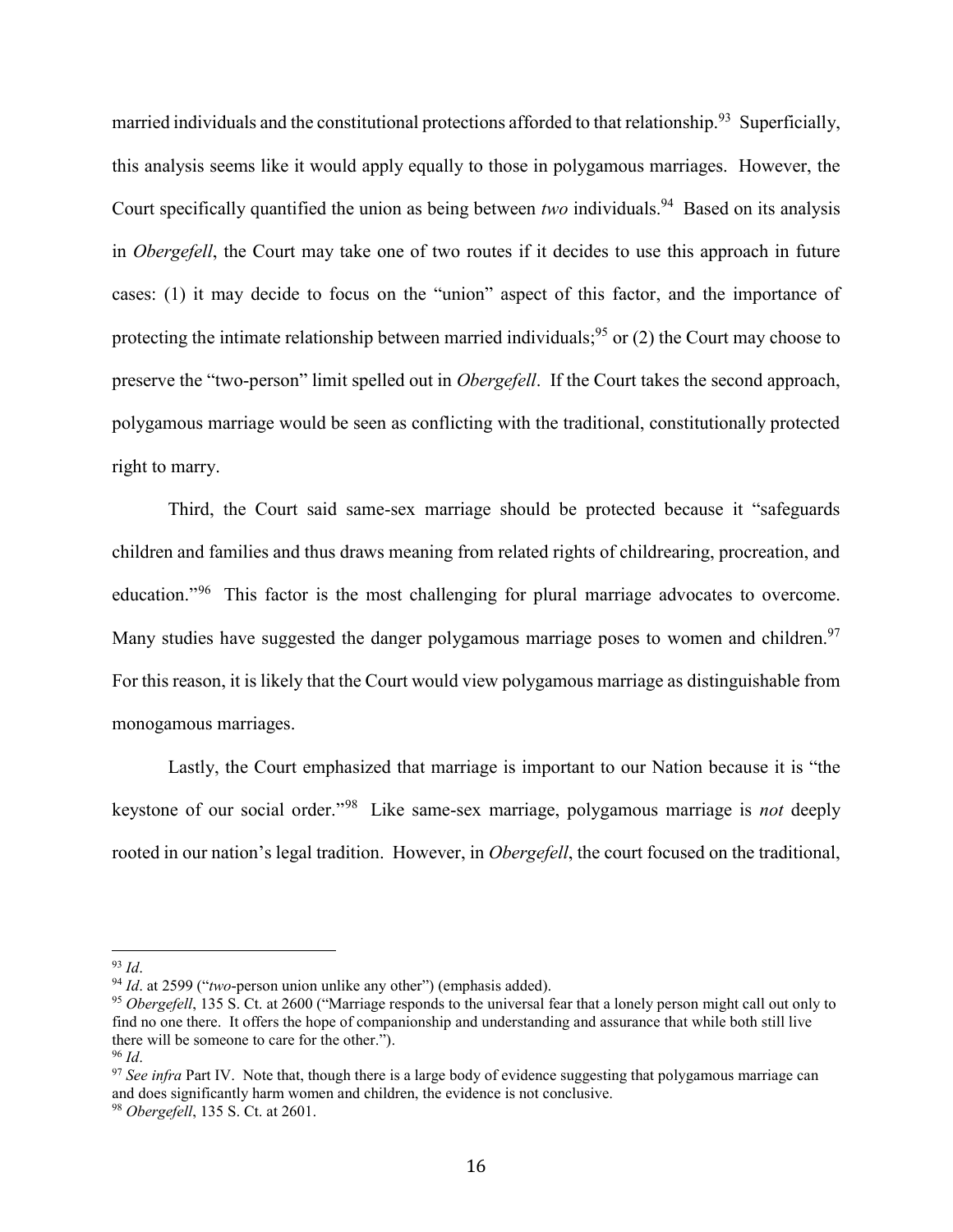generalized, importance of "marriage," rather than "same-sex marriage" specifically.<sup>99</sup> Here, the Court observed that marriage is a key part of many legal and social rights.<sup>100</sup> By denying samesex couples the right to marry, states were also barring them from accessing these legal and social rights.<sup>101</sup> Similarly, those in plural marriages are denied access to many legal and social rights that are reserved to married *couples*. For this reason, polygamous marriage is akin to same-sex marriage, pre-*Obergefell*. Since the *Obergefell* Court recognized the importance of making such rights available to all married individuals, this factor would probably weigh in favor of protecting those in plural marriages.

In sum, factors one and four seem to favor protecting individuals in plural marriages. However, factors two and three present some hurdles for plural marriage advocates. Given the novelty of this test, future use and analysis of these factors has yet to be determined. Resultantly, an analysis using these factors could either favor or disfavor plural marriage.

D. Is There a Fundamental Right to Plural Marriage?

In the wake of *Obergefell*, it is unclear whether the Court would recognize a fundamental right to a plural marriage. If faced with the constitutionality of restrictions on plural marriage, there are three main approaches the Court may take. If the Court uses the "deeply rooted" approach it would probably hold against protecting those in plural marriages. However, if the Court adopts the flexible approach, plural marriages may be protected as a subpart of the more general fundamental right to marry. The Court's analysis of polygamous marriage under the *Obergefell* four-part test is less clear. Unlike the *Glucksberg* approach or the flexible approach, this third approach could weigh for *or* against legal recognition of polygamous marriages.

<sup>&</sup>lt;sup>99</sup> *Id.* ("There is no difference between same- and opposite-sex couples with respect to this principle."). <sup>100</sup> *Id*. at 2601.

<sup>101</sup> *Id*.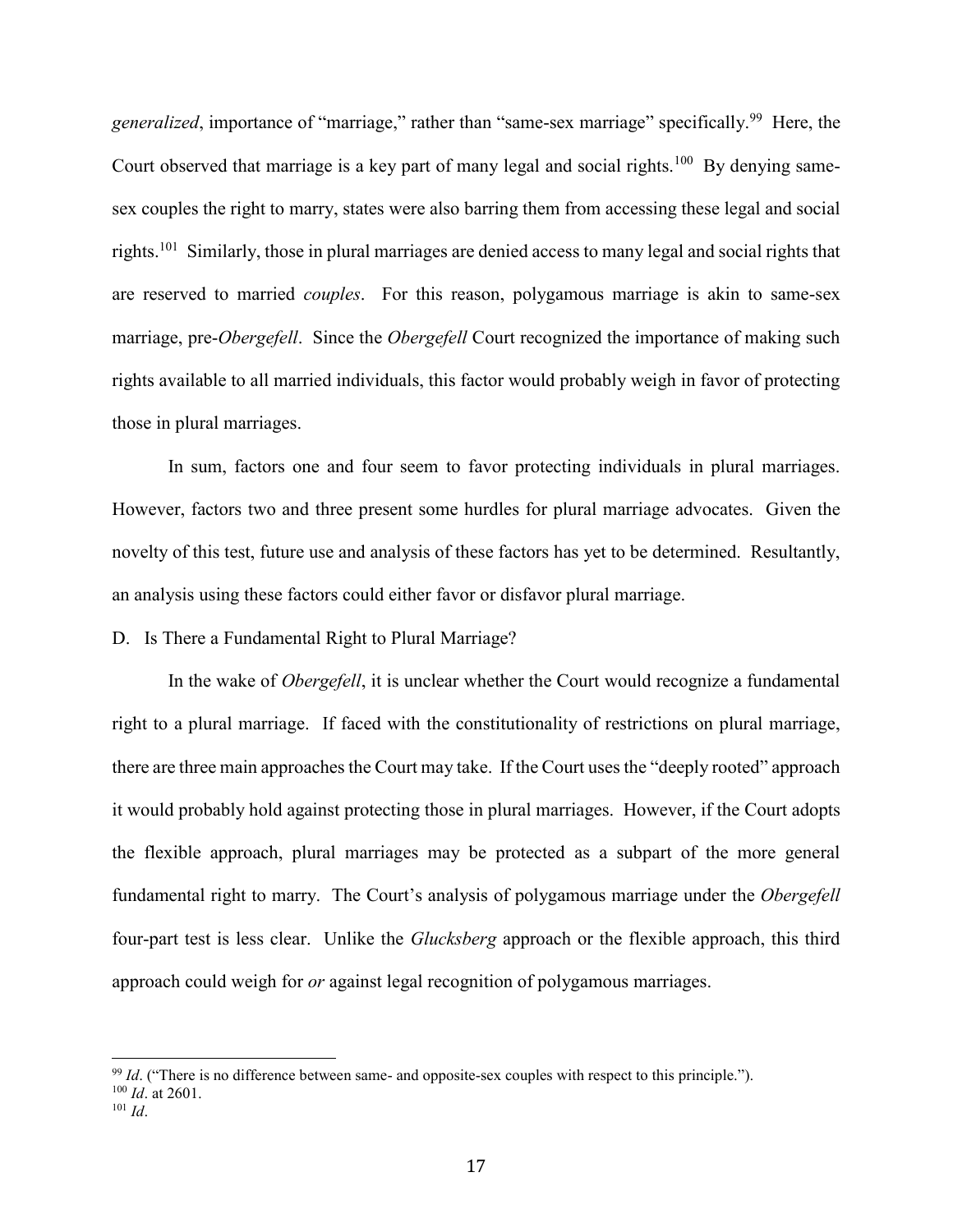As analysis of these three approaches shows, the United States Supreme Court could recognize a fundamental right to plural marriage. If it did so, it would likely be under the guise of the more general, fundamental right to marry.<sup>102</sup> However, this would not be the end of the conversation—the Court would then need to look at the means and ends of the legislation at issue, as well as any alternative options.

IV. Even If the Right to Plural Marriage is Fundamental, Can it Survive Judicial Review?

There are two steps to determining whether or not a particular piece of legislation is constitutional under a substantive due process analysis. First, the Court must determine whether or not there is a fundamental right at issue. Part III demonstrated that plural marriage may or may not be viewed a fundamental right. Since it is possible that the Court *may* view plural marriage as a fundamental right, <sup>103</sup> Part IV will examine the second question—whether anti-polygamy legislation can survive judicial review.

Traditionally, the applicable level of scrutiny depends on whether the right is "fundamental." Generally, strict scrutiny has been applied to cases where a fundamental right has been identified.<sup>104</sup> Under "strict scrutiny," the government action must be *narrowly tailored* to promote a *compelling state interest*.<sup>105</sup> Thus, strict scrutiny requires a two-part analysis: (1) whether the state has a *compelling interest* in limiting the fundamental right, and (2) whether the state action is *narrowly tailored* to furthering that compelling interest.

l

<sup>&</sup>lt;sup>102</sup> In *Obergefell*, the Court clearly said that it was going to look at marriage in general, instead of as an amalgamation of separate rights. *Id*. at 2602.

<sup>&</sup>lt;sup>103</sup> As Part III shows, the Court may view plural marriage as either "the right to marry multiple people," or as part of the broader-based "right to marry." *See infra* Part III.

<sup>104</sup> *See, e.g.*, Zablocki v. Redhail, 434 U.S. 374 (1978); Loving v. Virginia, 388 U.S. 1 (1967).

<sup>105</sup> *See Zablocki*, 434 U.S. at 388 ("When a statutory classification significantly interferes with the exercise of a fundamental right, it cannot be upheld unless it is supported by sufficiently important state interests and is closely tailored to effectuate only those interests."). *See supra* not[e 20.](#page-4-0)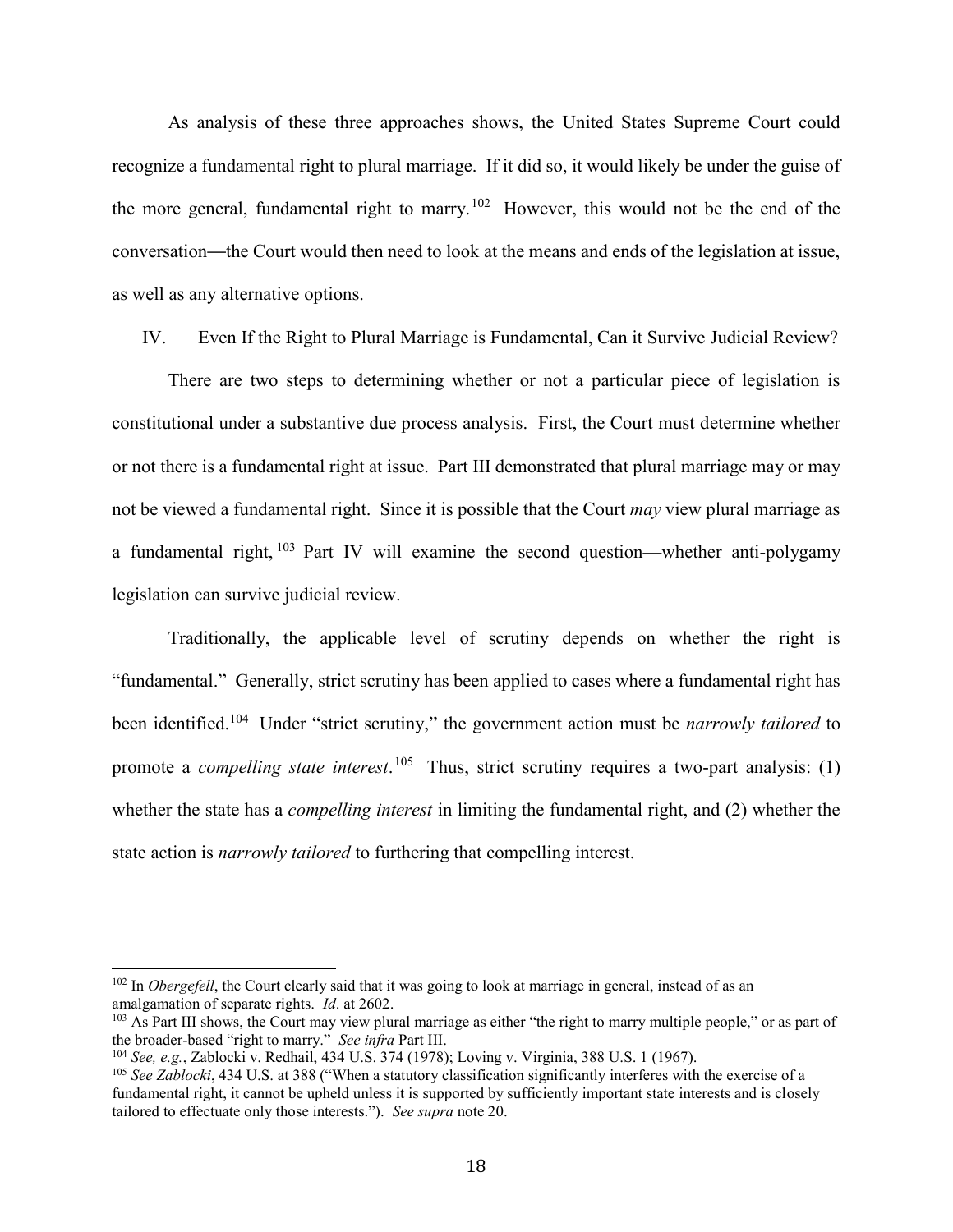<span id="page-19-1"></span>The State has a compelling interest in prohibiting plural marriage because of the danger it poses to women and children.<sup>106</sup> Some studies have shown polygamous marriage to harm women and children both in terms of their physical wellbeing (e.g. by abuse and increased health risks<sup>107</sup>), and in terms of their emotional wellbeing.<sup>108</sup> The fact that plural marriage poses this danger to women and children differentiates it from same-sex marriage.<sup>109</sup> Though there are studies to the contrary,<sup>110</sup> the potential for such substantial harm may allow the State to lawfully restrict plural marriage.<sup>111</sup>

# <span id="page-19-0"></span>A. Harm to Women

 $\overline{a}$ 

Women are harmed by polygamous marriage, and the State has a compelling interest in prohibiting this harm. Most prominently, polygamy violates norms of gender equality <sup>112</sup> since it

<sup>106</sup> *See* Richard A. Vazquez, Note, *The Practice of Polygamy: Legitimate Free Exercise of Religion or Legitimate Public Menace? Revisiting Reynolds in Light of Modern Constitutional Jurisprudence*, 5 N.Y.U. J. LEGIS. & PUB. POL'Y 225, 233 (2001) ("The courts have an interest in protecting women and children from the strikingly real crimes committed in polygamous communities.").

<sup>107</sup> *Reference re: Section 293 of the Criminal Code of Canada*, [2011] B.C.S.C. 1588, para. 8 (Can. B.C. S.C.) (noting that women in polygamous marriages "are more likely to die in childbirth and live shorter lives than their monogamous counterparts").

<sup>108</sup> *See* Salman Elbedour et al., *The Effect of Polygamous Marital Structure of Behavioral, Emotional, and Academic Adjustment in Children: A Comprehensive Review of the Literature*, 5 CLINICAL CHILD AND FAMILY PSYCHOL. REV. 255, 259 (2002) ("[T]he stress of polygamous family life predisposes mothers and children to psychological problems.").

<sup>109</sup> Nicholas Bala, *Why Canada's Prohibition of Polygamy is Constitutionally Valid and Sound Social Policy*, 25 CAN. J. FAM. L. 165, 169 (2009) ("Unlike the recognition of same-sex marriage, which promoted equality, protected the interests of children and saved government resources, the recognition of polygamy would promote inequality, impose costs on society, and harm children."). *See also id*. at 177 (polygamy "raises very different social and constitutional issues from the recognition of same-sex marriage").

<sup>110</sup> *But see* Angela Campbell, *Bountiful Voices*, 47 OSGOODE HALL L.J. 183 (2009) (drawing on interviews with women in a Canadian polygamous community, Campbell presents a counter-narrative, arguing that polygamy is not always as harmful as it is made out to be); Emily Duncan, Note, *The Positive Effects of Legalizing Polygamy: "Love is a Many Splendored Thing,"* 15 DUKE J. GEND. L. & POL'Y 315, 332 (2008) (arguing that "legalizing polygamy would positively effect polygynist women and children" and that "[c]ondemning every practicing polygynist to prevent the abuses of some may be counterintuitive").

<sup>111</sup> *See* State v. Holm, 137 P.3d 726, 744 (Utah 2006) ("[M]artial relationships serve as the building blocks of our society. The State must be able to assert some level of control over those relationships to ensure the smooth operation of laws and further the proliferation of social unions our society deems beneficial while discouraging those deemed harmful.").

<sup>112</sup> *See* Bala, *supra* note [109,](#page-19-0) at 182 ("[T]he social reality today is that polygyny is the only form of polygamy that is widely practiced, and many of the concerns about polygyny are based on the inherent inequality in a relationship where one man has two or more wives. The recognition of the importance of monogamy and gender equality, combined with the negative psychological and physical health effects on women and children, help explain why there is a growing international trend to prohibit or restrict polygamy."). *See also* Reynolds v. United States, 98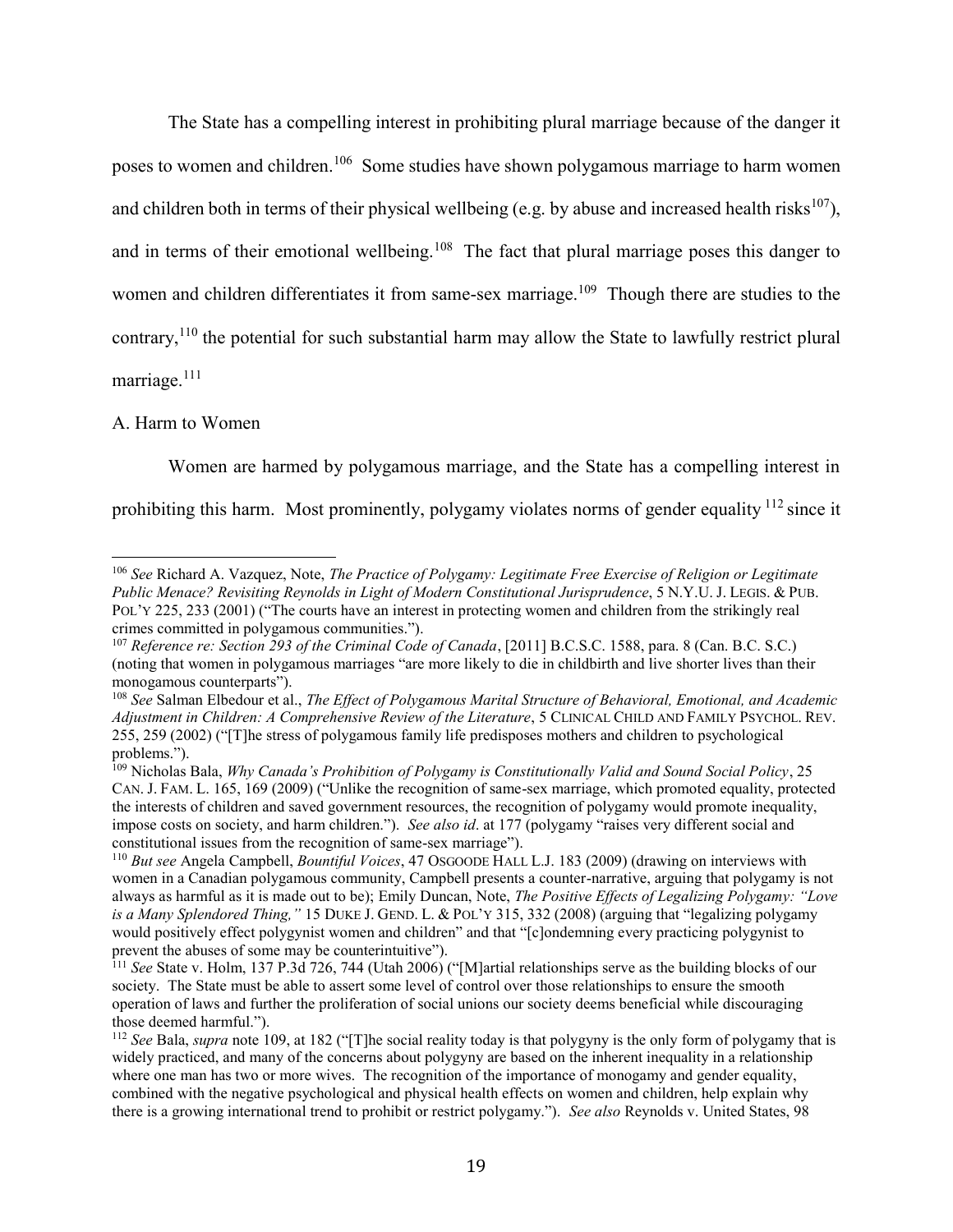is a "deeply patriarchal institution."<sup>113</sup> Though, in theory, plural marriage can be between a woman and multiple men, in the overwhelming majority of cases plural marriage takes the form of one man marrying multiple women (i.e. polygyny).  $114$ 

In many polygamous communities, wives' roles are determined by theology and the structure of their families.<sup>115</sup> Because of their position within the family, "[w]omen in polygamous marriages are in an inherently vulnerable and unequal position in social and economic terms, and are more likely to be victims of domestic violence."<sup>116</sup> There are many reports of husbands abusing their wives, and of wives abusing one another.<sup>117</sup> At times, the animosity between cowives is palpable, even to external family members. 118

Women in polygamous marriages may also witness the abuse of their cowives.<sup>119</sup> Oftentimes, cowives will not intervene to stop such violence.<sup>120</sup> Additionally, some wives perpetuate violence themselves.<sup>121</sup> One of the most prominent and disturbing examples of

U.S. 145, 166 (1879) ("[P]olygamy leads to the patriarchal principle . . . which, when applied to large communities, fetters the people in stationary despotism, while that principle cannot long exist in connection with monogamy."). <sup>113</sup> Bala, *supra* not[e 109,](#page-19-0) at 168. *See also Reference re: Section 293 of the Criminal Code of Canada*, [2011] B.C.S.C. 1588, para. 13 (Can. B.C. S.C.) (stating that the patriarchal nature of "[p]olygamy also institutionalized

gender inequality").

<sup>114</sup> Al-Krenawi & Slonim-Nevo, *supra* not[e 7,](#page-2-0) at 745.

<sup>&</sup>lt;sup>115</sup> Bala, *supra* not[e 109,](#page-19-0) at 192 (quoting COMMITTEE ON POLYGAMOUS ISSUES, LIFE IN BOUNTIFUL: A REPORT IN THE LIFESTYLE OF A POLYGAMOUS COMMUNITY 12 (Apr. 1993)).

<sup>116</sup> *Id*. at 194.

<sup>&</sup>lt;sup>117</sup> *Id.* ("Although some plural wives report harmonious, 'sisterly' relationships, competition between wives (and sometimes their children) is an unfortunate reality in many polygamous families, and it is not uncommon for a dominant wife to physically abuse other wives.").

<sup>&</sup>lt;sup>118</sup> The Canadian Case, *Reference re: Section 293 of the Criminal Code of Canada*, cited the testimony of a child of a polygamous marriage, who noted that her relationship with her father's other wives was "[v]ery strange . . . with the two women who'd married him before my mother, [and her relationship was] much like the relationship [her] mother had with them." She said, "[m]y mother was my dad's favourite wife, and being the favourite wife is a curse. You don't want it. Because the other women are envious of it and everybody is vying for it, and so you're put down and torn down and ostracized in a lot of ways. Some women, I'll hear them talk about this great camaraderie they have with their sister wives, and I say not true, because every day of your life is competition for his resources, and they are limited and there's not enough of him to go around." *Reference re: Section 293 of the Criminal Code of Canada*, [2011] B.C.S.C. 1588, para. 667 (Can. B.C. S.C.).

<sup>119</sup> Dena Hassouneh-Phillips, *Polygamy and Wife Abuse: A Qualitative Study of Muslim Women in America*, 22 HEALTH CARE FOR WOMEN INT'L 735, 744 (2001).

<sup>120</sup> *Id*.

<sup>121</sup> *See id*. at 745 ("In cases where emotional, physical, and/or sexual abuse was ongoing, cowives sometimes became combatants.").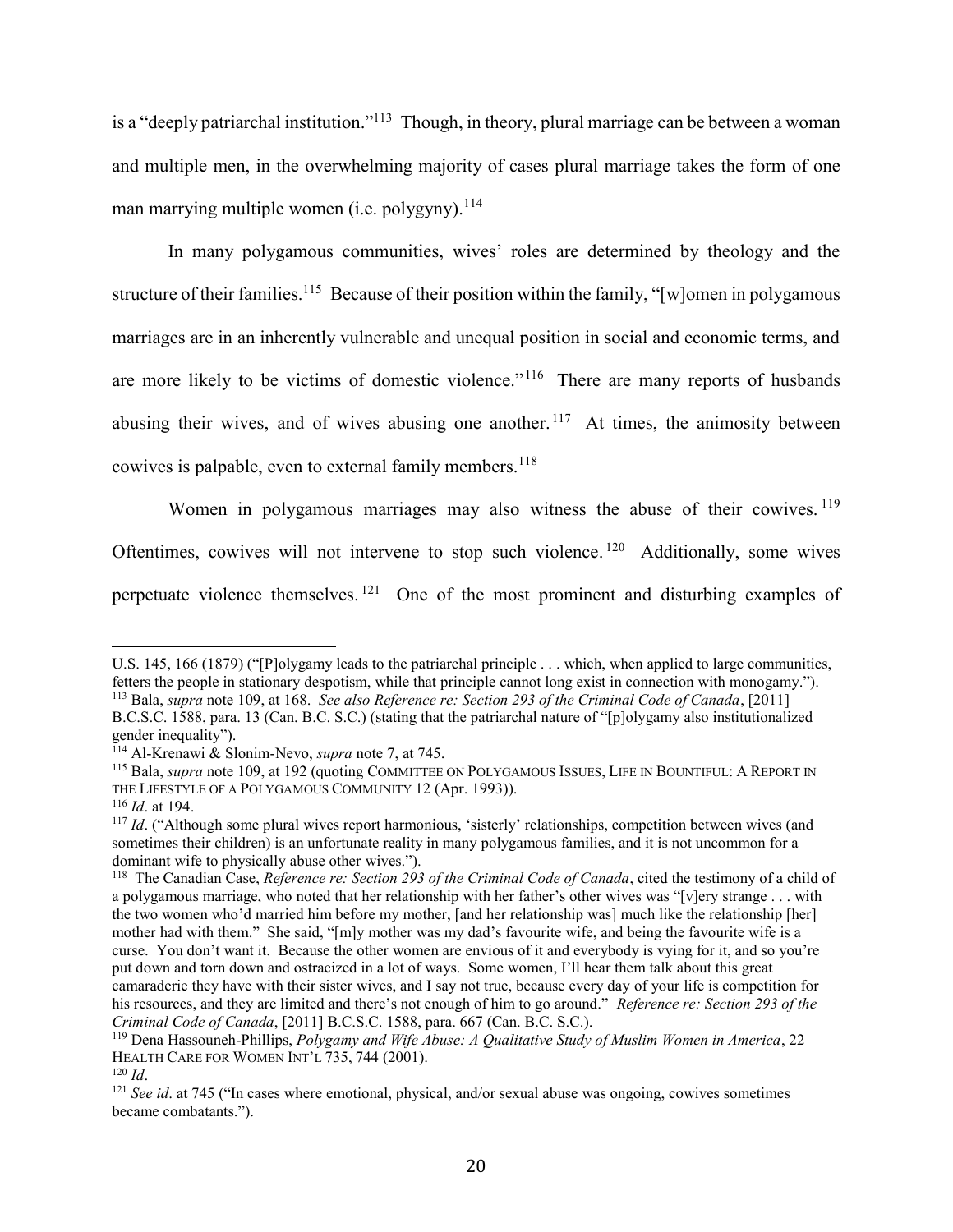violence in polygamous marriages are the "Shafia family murders," which occurred in 2009. In a quadruple honor killing, the husband (Mohammad Shafia), his second wife, and his son murdered Shafia's first wife (who was infertile) and his three daughters (believing them to be too "Western"). $^{122}$ 

<span id="page-21-0"></span>Women in polygamous marriages are not only more susceptible to physical harm; they are also more prone to emotional and psychological harm.<sup>123</sup> In a study comparing Bedouin Arab women in monogamous marriages to Bedouin Arab women in polygamous marriages, researchers Alean Al-Krenawi and John R. Graham found that women in polygamous marriages "showed significantly more psychological distress than their counterparts in monogamous marriages."<sup>124</sup> Specifically, these women were more likely to report higher levels of somatization, obsessioncompulsion, depression, interpersonal sensitivity, hostility, phobia, anxiety, paranoid ideation, psychotism, [and] GSI-general symptom severity.<sup>125</sup> The study's findings also evidenced a negative correlation between polygamy and life satisfaction, as well as the quality of women's marital and family lives.<sup>126</sup> Though this study was not performed in the United States, and its transferability is limited accordingly, it does show the comparative effect of polygamous marriages on women.

# B. Harm to Children

In addition to women, children are also harmed by polygamous marriage. Polygamous marriages pose several risk factors, the most significant being "family conflict, family distress, the

<sup>123</sup> *See* Bala, *supra* note [109,](#page-19-0) at 192–93 (referring to the findings of the Committee on Polygamous Issues, saying that "the indoctrinated conformity and lack of personal empowerment for women leads to an underdeveloped sense of self, and inability to understand or exercise choice, and a blurring of personal and collective identity"). <sup>124</sup> Alean Al-Krenawi & John R. Graham, *A Comparison of Family Functioning, Life and Marital Satisfactions, and Mental Health of Women in Polygamous and Monogamous Marriages*, 52 INT'L J. SOC. PSYCHIATRY 5, 10 (2006). <sup>125</sup> *Id*.

<sup>122</sup> Melinda Dalton, *Shafia Jury Finds All Guilty of 1st -degree Murder*, CBC NEWS MONTREAL, Jan. 29, 2012, http://www.cbc.ca/news/canada/montreal/shafia-jury-finds-all-guilty-of-1st-degree-murder-1.1150023.

<sup>126</sup> *Id*.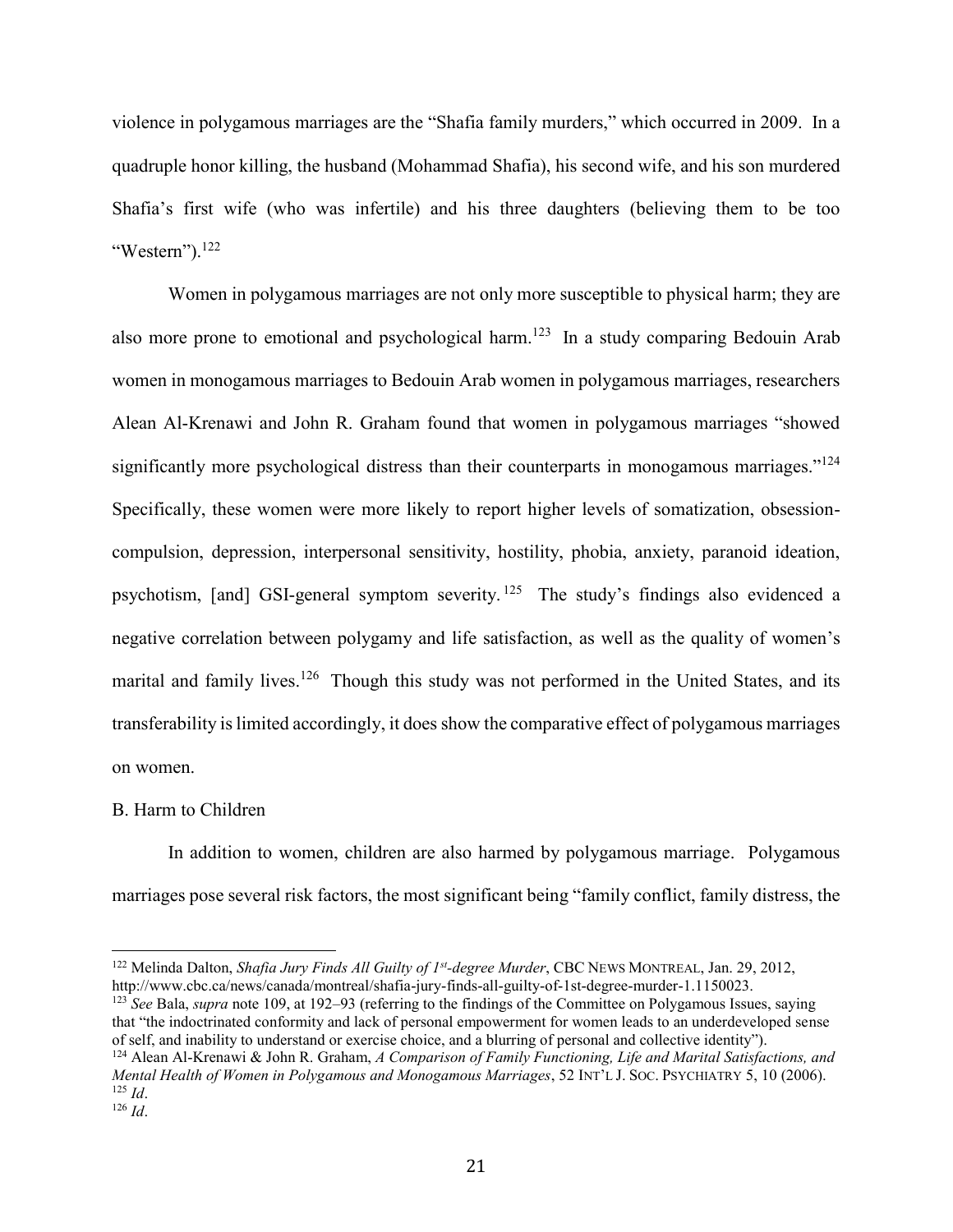absence of the father, and financial stress."<sup>127</sup> Combined, these risk factors negatively affect a child's emotional and physical development and wellbeing. Because plural marriage poses this threat, states have a compelling interest in prohibiting plural marriage.

<span id="page-22-0"></span>1. Familial Conflict and Distress

Marital conflict is often a defining characteristic of polygamous marriages.<sup>128</sup> Oftentimes such conflict manifests itself in physical or emotional abuse.<sup>129</sup> Such abuse has been shown to negatively impact a child's physical, emotional, and social development.<sup>130</sup> Even if children are not directly harmed in the course of fights between their parents, or between their parents and themselves, the fighting can still wreak havoc on their developing bodies and psyches, causing permanent damage. <sup>131</sup>

For example, children in abusive households are more likely to exhibit signs of distress and anger, such as running away from their home and being violent with others.<sup>132</sup> They are also more likely to internalize emotional issues, leading to increased levels of depression and anxiety.<sup>133</sup> In fact, feelings of depression may be so severe that the child may feel as though there is no way out,

<sup>127</sup> Elbedour et al., *supra* note [108,](#page-19-1) at 258.

<sup>&</sup>lt;sup>128</sup> *Id.* ("Considerable research demonstrates that children of polygamous families experience a higher incidence of martial conflict, family violence, and family disruptions then do children of monogamous families.").

<sup>129</sup> Such physical and emotional abuse is also known as "spousal abuse." *See* JAVAD H. KASHANI & WESLEY D. ALLAN, THE IMPACT OF FAMILY VIOLENCE ON CHILDREN AND ADOLESCENTS 33 (1998) (defining spousal abuse as "a behavior pattern, characteristically inflicted on a female by a male, that occurs in physical, emotional, and psychological forms").

<sup>130</sup> *See e.g.*, Abigail H. Gewirtz & Jeffrey L. Edleson, *Young Children's Exposure to Intimate Partner Violence: Towards a Developmental Risk and Resilience Framework for Research and Intervention*, 22 J. FAM. VIOLENCE 151, 151 (2003) ("exposure to intimate partner violence can variably affect a child's development depending on other individual and environmental influences").

<sup>131</sup> *See* Paul R. Amato & Juliana M. Sobolewski, *The Effects of Divorce and Marital Discord on Adult Children's Psychological Well-Being*, 66 AM. PSYCHOL. REV. 900 (2001) ("Using 17-year longitudinal data from two generations, results show that divorce and marital discord predict lower levels of psychological well-being in adulthood."); Elbedour et al., *supra* note [108](#page-19-1), at 259 ("The psychological literature suggests that marital distress is linked with suppressed immune function, cardiovascular arousal, and increases in stress-related hormones.") (internal citations omitted).

<sup>132</sup> Kashani & Allan, *supra* note [129,](#page-22-0) at 37.

<sup>133</sup> *Id*. at 37–39.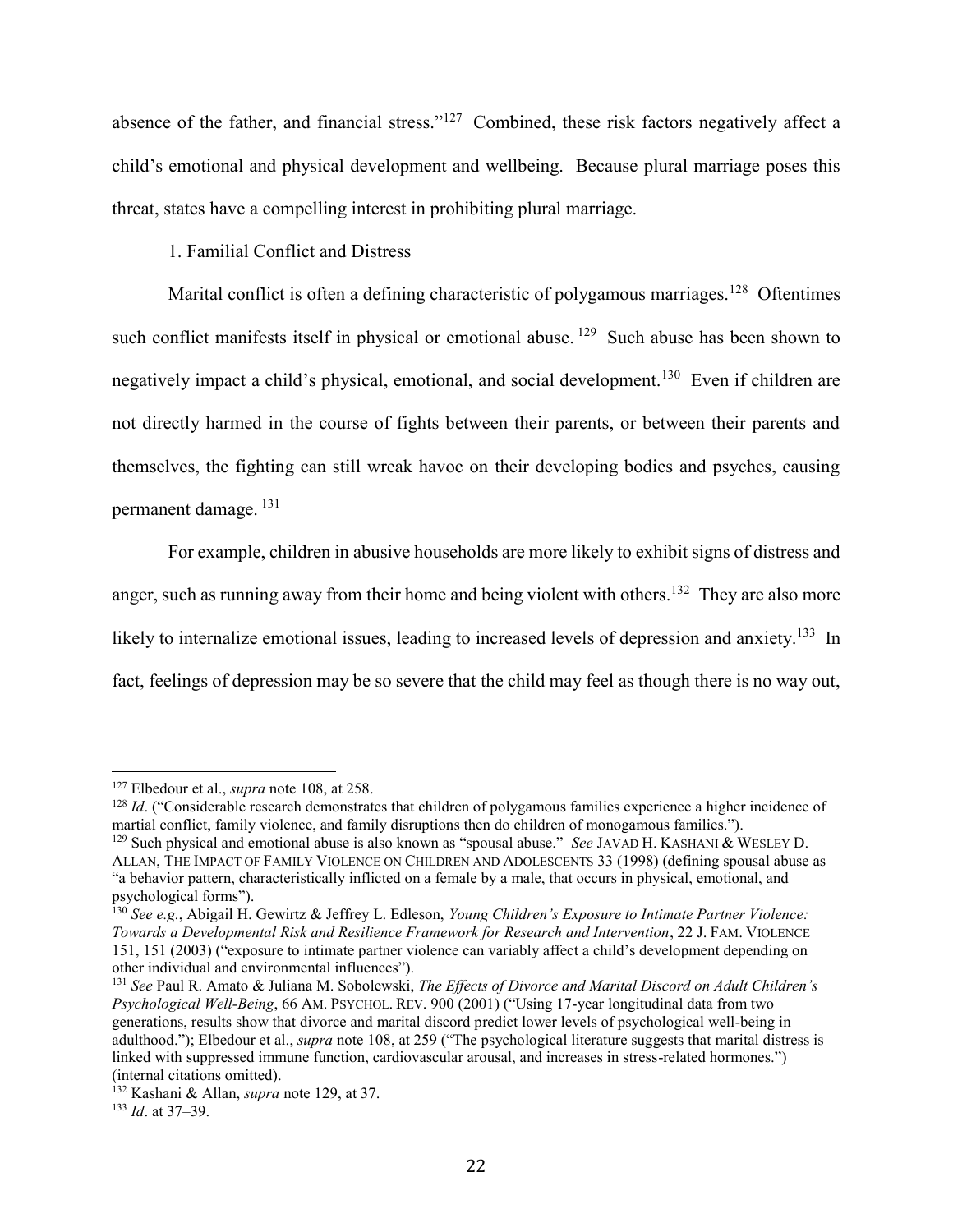precipitating suicidal and/or homicidal thoughts.<sup>134</sup> This cognitive experience has been termed the "lockage phenomenon."<sup>135</sup> Significantly, children in abusive homes are also more likely to have issues with their social development.<sup>136</sup> Marital problems, specifically, have been shown to have dramatic, negative effects on childhood development.<sup>137</sup> Additionally, researchers have shown that in those families where a child's father abuses his or her mother, the father is also more likely to abuse the child him or herself.<sup>138</sup>

Marital conflict also affects a child's interactions with other family members. For example, conflict between parents may lead to displaced parental aggression; the parents may direct their frustration and anger toward their children, who become "scapegoats."<sup>139</sup> Additionally, because of the level of conflict in plural marriage households, older siblings may need to step into a parenting role for their younger siblings, and also (sometimes) for their parents.<sup>140</sup> Thus role assumption can cause emotional issues for the older child later on in the child's life.<sup>141</sup>

Furthermore, polygamous marriages are often marked by periods of intense disruption, due to the fluid nature of the marriage.<sup>142</sup> The marital unions that comprise a plural marriage generally do not occur simultaneously; instead, additional wives and/or husbands are added to the marriage over time. This modification of the marital unit can negatively impact a "developing

 $\overline{a}$ <sup>134</sup> *Id*. at 38–39.

<sup>&</sup>lt;sup>135</sup> *See id.* (The "'lockage phenomenon'... proposes that in conflicted or abusive families, an adolescent may be under such intense and relentless pressure, either from abuse or witnessing of abuse, that he or she can only see two possible means of escape: suicide or homicide").

<sup>136</sup> *Id*. at 39–40.

<sup>137</sup> *See* Elbedour et al., *supra* note [108,](#page-19-1) at 258–59 ("Development outcomes of children predicted by marital problems include the following: poor social competence, a poorly developed sense of security, poor school achievement, misconduct and aggression, and elevated heart rate reactivity. Marital conflict is also likely to disrupt effective parenting and parental involvement. Further, children who experience intense marital conflict tend to use aggressive behaviors as a means of problem solving, show hostile patterns of interaction, and may be forced to ally with one parent against the other.") (internal citations omitted).

<sup>138</sup> Kashani & Allan, *supra* note [129,](#page-22-0) at 35.

<sup>139</sup> Elbedour et al., *supra* note [108,](#page-19-1) at 259.

<sup>140</sup> *Id*.

<sup>141</sup> *Id*.

<sup>142</sup> *Id*.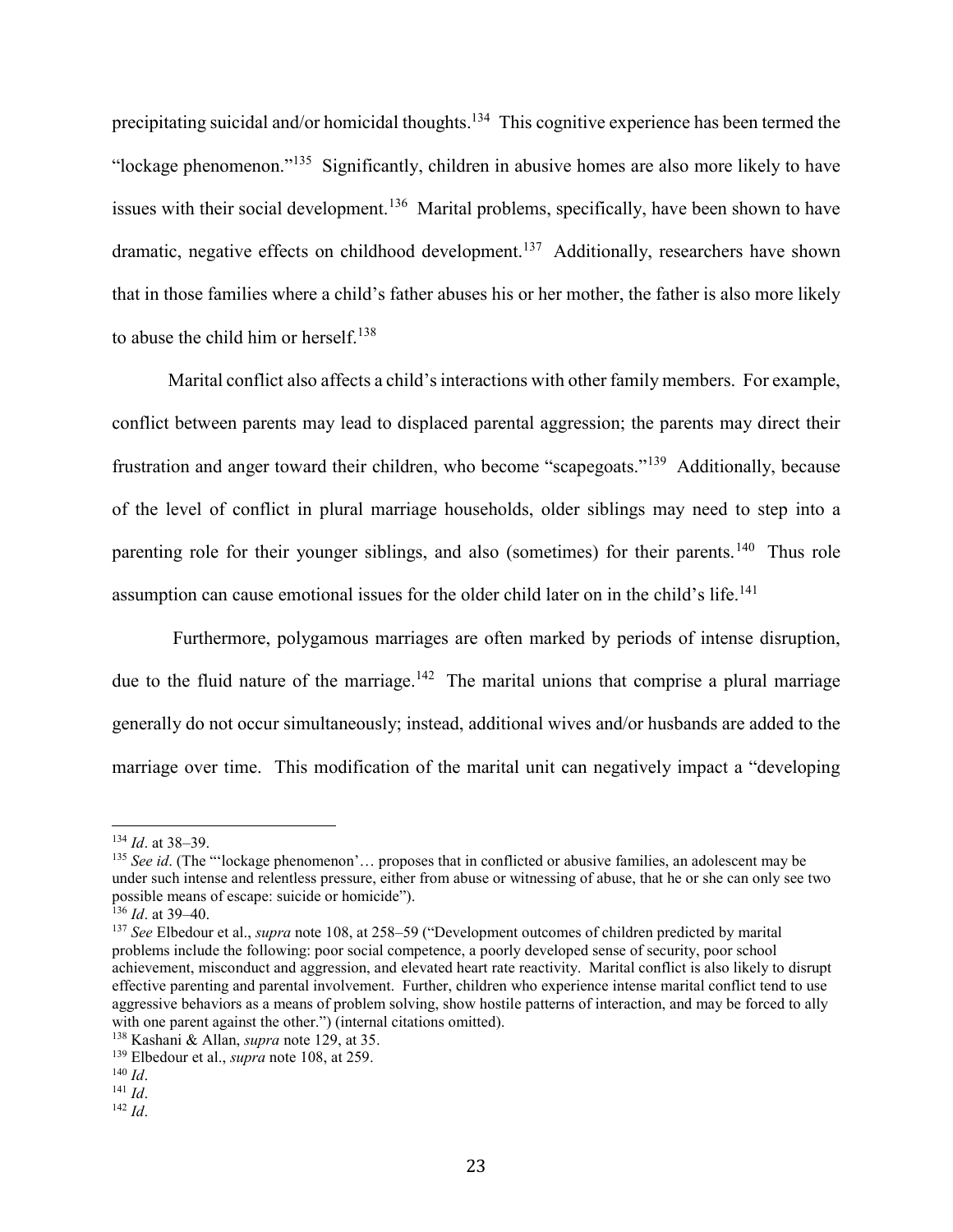child's trust, security, and confidence."<sup>143</sup> In summation, since plural marriages carry a high risk of both conflict and instability, they pose a danger to children in them.

2. The Absence of a Father

Sarah Hammon's father, a member of the Fundamentalist Latter Day Saints (FLDS) church, had nineteen wives and seventy-five children; she, personally, was raised in a home with thirty siblings. Of her relationship with her father she said:

> I didn't have a relationship with my dad. He didn't know my name or who my mother was or even that I was his child unless I was in the house with him. And that was for 13 years that I lived with him .... I felt very lost in the family. Like a number more than ... a valuable member of it  $^{144}$

As this quote shows, the size of polygamous families can pose significant problems. As the number of children and wives increases, interfamilial bonds become increasingly attenuated.<sup>145</sup>

The father-child bond is often strained by plural marriages. Because polygamous marriages involve additional wives and children, a father's time and attention is more thinly divided. The resultant absence of a father figure negatively affects children.<sup>146</sup> Summarizing the available research, Elbedour et al. concluded that "there are four key correlates of a father's absence that have the strongest effect on children: (a) economic distress, which is associated with academic and psychosocial maladjustment; (b) the child's perception of abandonment by the father; (c) social isolation; and (d) parental conflict."<sup>147</sup> These key correlates have the potential to evoke lasting psychological and physical harm.

<sup>143</sup> *See id*. at 258 ("It is likely then that the sudden shift from a monogamous to a polygamous family system that occurs when a new spouse is added to the family would constitute just the kind of a major challenge to a developing child's sense of trust, security, and confidence.").

<sup>144</sup> *Reference re: Section 293 of the Criminal Code of Canada*, [2011] B.C.S.C. 1588, para. 667 (Can. B.C. S.C.). <sup>145</sup> *See* Bala, *supra* note [109,](#page-19-0) at 198 ("Although children are surrounded by many sibling role models, and may receive care from more than one maternal figure, they receive less care and attention as more children are added to the family: both mother and father become less available, and the bonds between parent and child weaken."). <sup>146</sup> *See* Elbedour et al., *supra* note [108,](#page-19-1) at 259 (internal quotation omitted).

<sup>&</sup>lt;sup>147</sup> *Id.* (internal citations omitted).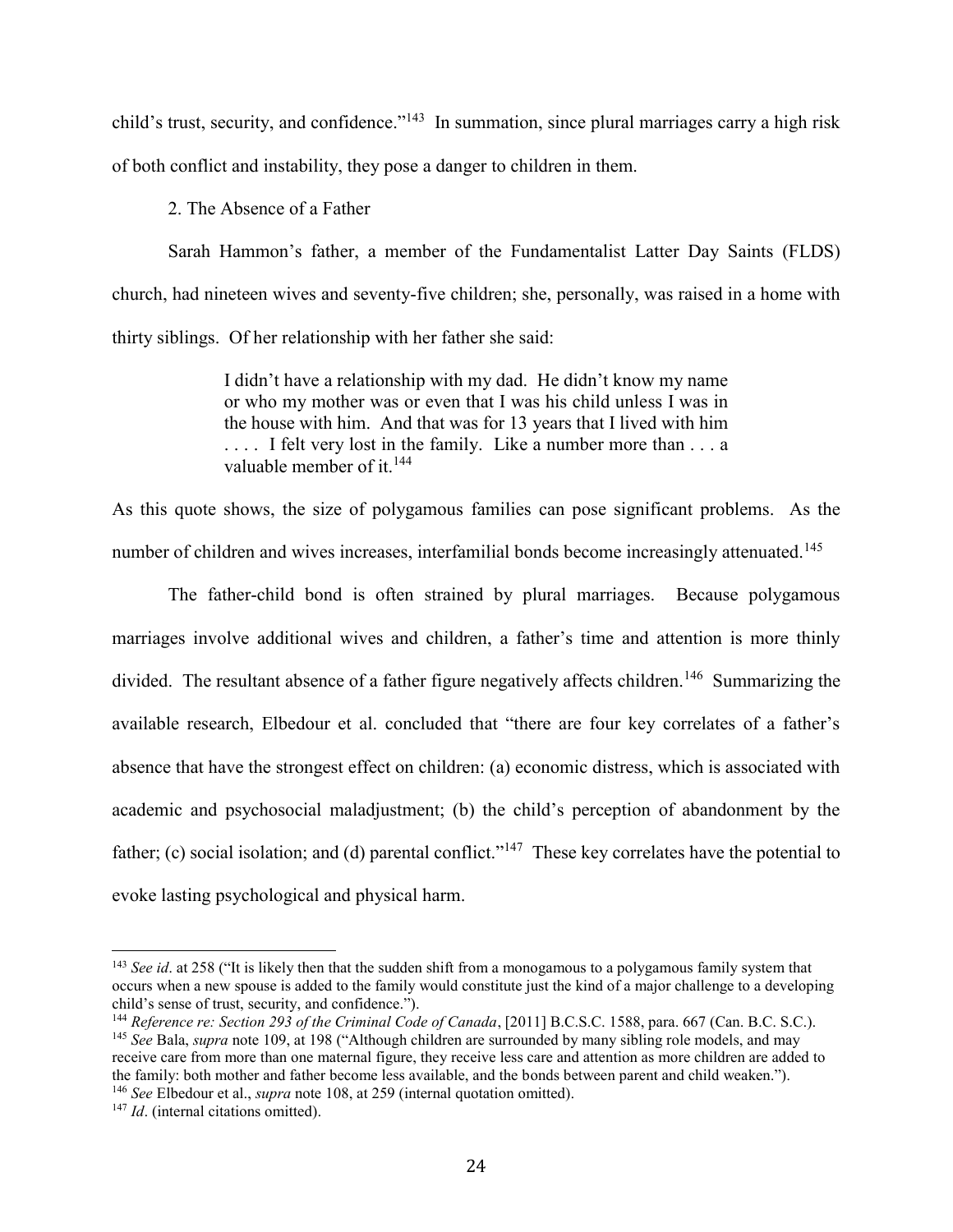# 3. Financial Stress

Polygamy is associated with high fertility rates, causing many polygamous families to have economic needs beyond their means.<sup>148</sup> The relatively large size of polygamous families affects children by decreasing the amount of economic resources available to them.<sup>149</sup> This strain has led "many polygamous families in the United States [to] receive social assistance."<sup>150</sup> Additionally, many wives in plural marriages do not work outside the home, and must therefore rely on their husband to be the main (or sole) financial provider.<sup>151</sup> As a result, some women in polygamous marriages do not feel that they can leave the marriage, even if they are unhappy.<sup>152</sup>

A parent's financial stress can harm the children of the marriage. In particular, a mother's financial stress can negatively affect the way in which she cares for her children.<sup>153</sup> Numerous studies have shown that a family's income has a direct effect on the psychological health of the children and is "negatively correlated with problems such as externalizing or internalizing behavior; depression, antisocial behavior, and poor impulse control; poor academic outcomes; and self-concept."<sup>154</sup>

In conclusion, marital conflict, marital distress, the absence of a father, and financial stress affect a child's mental and physical wellbeing. This can start a "downward cycle of conflict,"

<sup>148</sup> *Reference re: Section 293 of the Criminal Code of Canada*, [2011] B.C.S.C. 1588, para. 13 (Can. B.C. S.C.). *See also* Symposium, *Divorce Reform: Rights Protections in the New Swaziland*, 8 GEO. J. GENDER & L. 883, 898 n.89 (2007) ("People in polygamous relationships tend to be very poor. The most vulnerable children come from polygamous relationships.") (quoting Interview with Phindile Weatherson, Bank Personnel, in Ezulwini, Swaz. (Mar. 7, 2006)).

<sup>&</sup>lt;sup>149</sup> *See* Bala, *supra* note [109](#page-19-0), at 198 ("[T]he more wives and children, the fewer resources available for each family member.").

<sup>150</sup> *Id*.

<sup>151</sup> Elbedour et al., *supra* note [108,](#page-19-1) at 259.

<sup>152</sup> Joseph Bozzuti, Note, *The Constitutionality of Polygamy Prohibitions After Lawrence v. Texas: Is Scalia a Punchline or a Prophet?*, 43 CATHOLIC LAW. 409, 440 (2004) ("Women feel trapped due to, among other things, their many children and their financial dependence on the benevolence inherent in polygamous communities."). <sup>153</sup> *See Elbedour*, et al., *supra* note [108](#page-19-1), at 259 ("[T]he mother's distress has serious implication[s] for her children, because it can diminish her level of caring, supervision, and involvement. Some distressed mothers can become withdrawn, depressed, and even hostile towards their children.") (internal citation omitted). <sup>154</sup> *See id*. at 260 (internal citations omitted).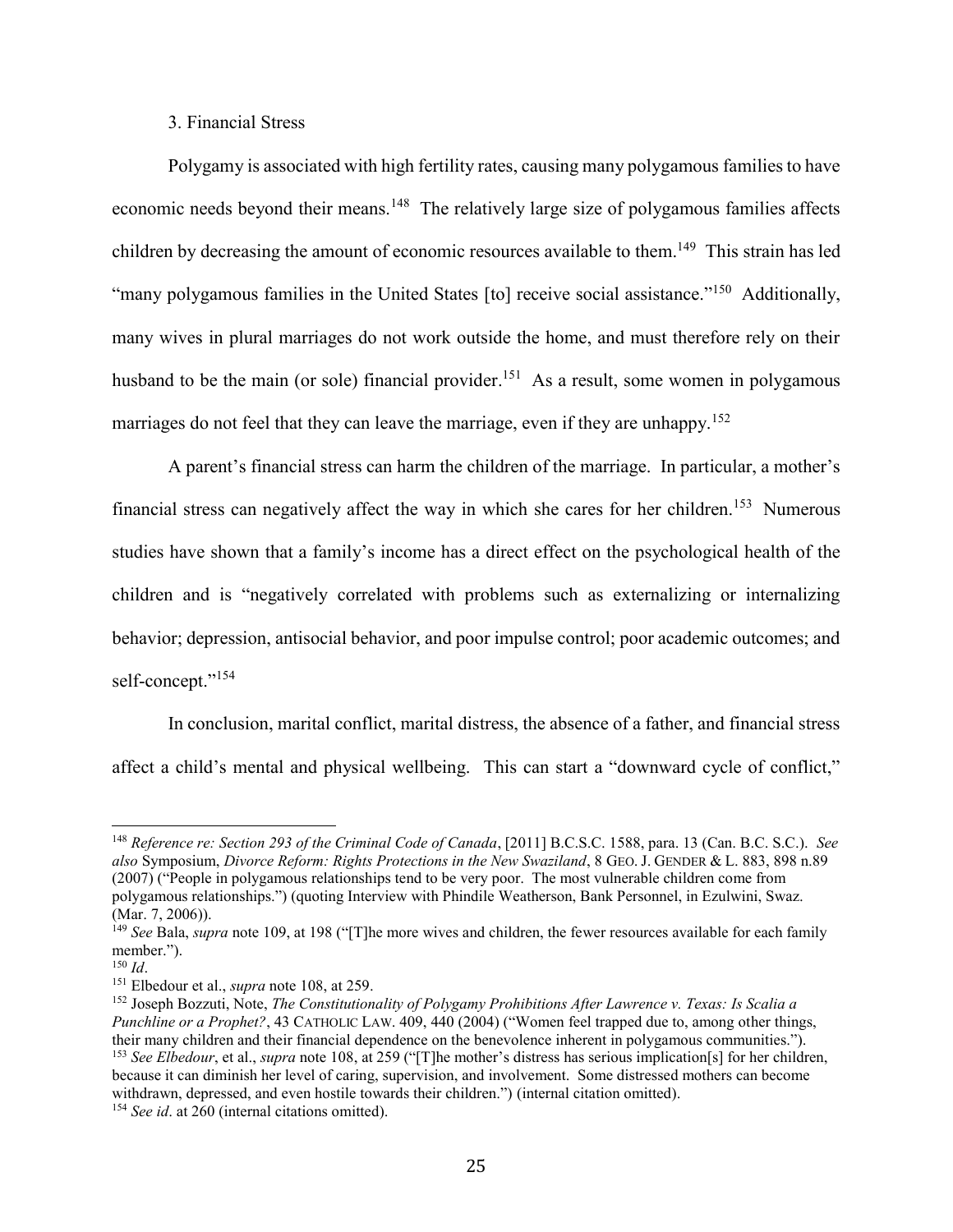since a child's wellbeing may increase tension between his or her parents.<sup>155</sup> A 2008 study of polygamous marriage amongst Bedouin Arabs in Israel exemplifies the problems associated with polygamous marriages and the way in which it negatively impacts children. In this study, the authors found that children in polygamous marriages were more likely than children in monogamous marriages to suffer from psychiatric illnesses and issues, "including somatization, obsessive compulsion, depression, interpersonal sensitivity, hostility, phobic anxiety, paranoid ideation, and psychosis." <sup>156</sup> Additionally, children in polygamous marriages reported experiencing issues relating to their peers, performing more poorly in school, and having worse relationships with their fathers.<sup>157</sup>

4. Effect on Adolescent Males

Polygamy also poses a threat to the wellbeing of adolescent males. In many polygamous communities, and in Fundamentalist Mormon (FLDS) communities in particular, many adolescent and young men are effectively forced to leave the community to ensure that the "chosen" men have multiple wives.<sup>158</sup> These young men are usually ill equipped to face life outside of the confines of polygamous life. A main reason for this is that these young men usually have inadequate educations and insufficiently developed life skills and social support.<sup>159</sup>

Additionally, an increase in unmarried men poses a threat to society because unmarried men are "statistically predisposed to violence and other anti-social behavior."<sup>160</sup> If the United States Supreme Court were to legalize polygamy, a logical consequence would likely be an increase of unmarried males. Since polygyny is the most common form of polygamy, legalization

<sup>155</sup> Al-Krenawi & Graham, *supra* note [124,](#page-21-0) at 10.

<sup>156</sup> Al- Krenawi & Slonim-Nevo, *supra* note [7,](#page-2-0) at 759.

<sup>157</sup> *Id*.

<sup>158</sup> Bala, *supra* not[e 109,](#page-19-0) at 192.

<sup>159</sup> *Reference re: Section 293 of the Criminal Code of Canada*, [2011] B.C.S.C. 1588, para. 11 (Can. B.C. S.C.).

<sup>160</sup> *Id*. at para. 13.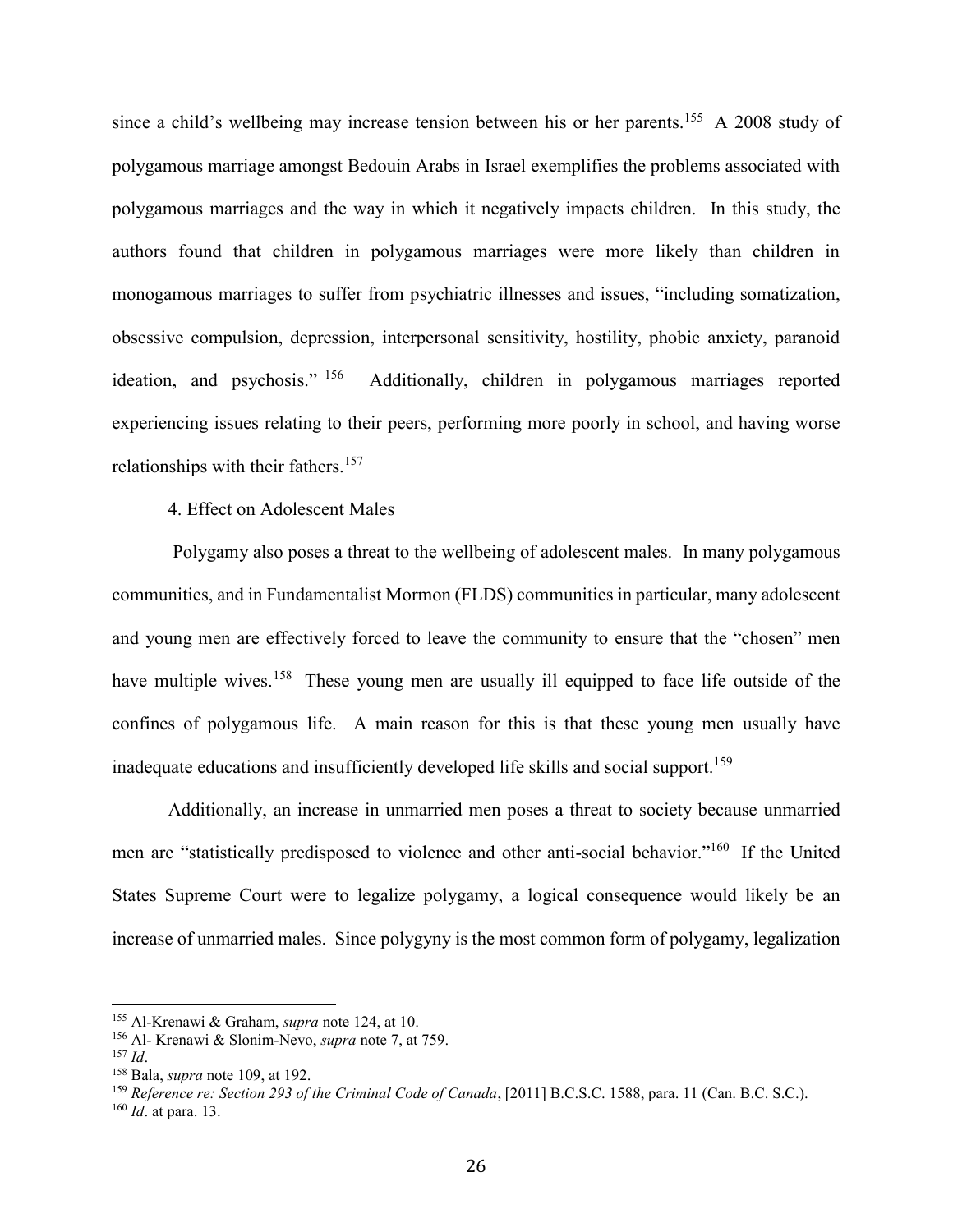of polygamy would likely lead more men to take more wives, decreasing the pool of potential brides.<sup>161</sup> This could result in increased crime levels and a more prevalent exhibition of antisocial behavior by the large number of young, unmarried males.<sup>162</sup>

In his report, "Polygyny in Cross-Cultural Perspective: Theory and Implications," Dr. Joseph Heinrich found that unmarried men commit crimes more often, and the crimes they commit are often much more serious than the crimes committed by married men.<sup>163</sup> Dr. Heinrich also found that marriage could decrease a man's probability of criminal activity as much as thirty-five percent.<sup>164</sup> Chief Justice Bauman of the Supreme Court of British Columbia found this study to be particularly compelling because of the breadth of the population studied; the study that Dr. Heinrich relied upon tracked the criminal activity of men ages seventeen to seventy.<sup>165</sup> After conducting a cross-country comparison, Dr. Heinrich also found that polygamy is widely associated with higher levels of both murder and rape.<sup>166</sup> Additionally, he found that higher crime rates were generally associated with greater numbers of unmarried males.<sup>167</sup> This supports the belief that legalized polygamy, by increasing the number of unwed young males, could lead to higher crime rates.

C. The State's "Compelling Interest"

The harms inherent in plural marriages were highlighted in the landmark Canadian case, *Reference re: Section 293 of the Criminal Code of Canada*, [2011] B.C.S.C. 1588 (Can. B.C. S.C.). Canada's parliament prohibits polygamy in Section 293 of the Criminal Code of Canada. This

l

<sup>165</sup> *Reference re: Section 293 of the Criminal Code of Canada*, [2011] B.C.S.C. 1588, para. 509 (Can. B.C. S.C.).

<sup>166</sup> *Id*. at para. 511.

<sup>161</sup> *Id*. at para. 499 (regarding the conclusions of Dr. Joseph Henrich's study, "Polygyny in Cross-Cultural Perspective: Theory and Implications").

 $^{162}$  *Id*.

<sup>163</sup> *Id*. at para. 509.

<sup>164</sup> *Id*.

<sup>167</sup> *Id*.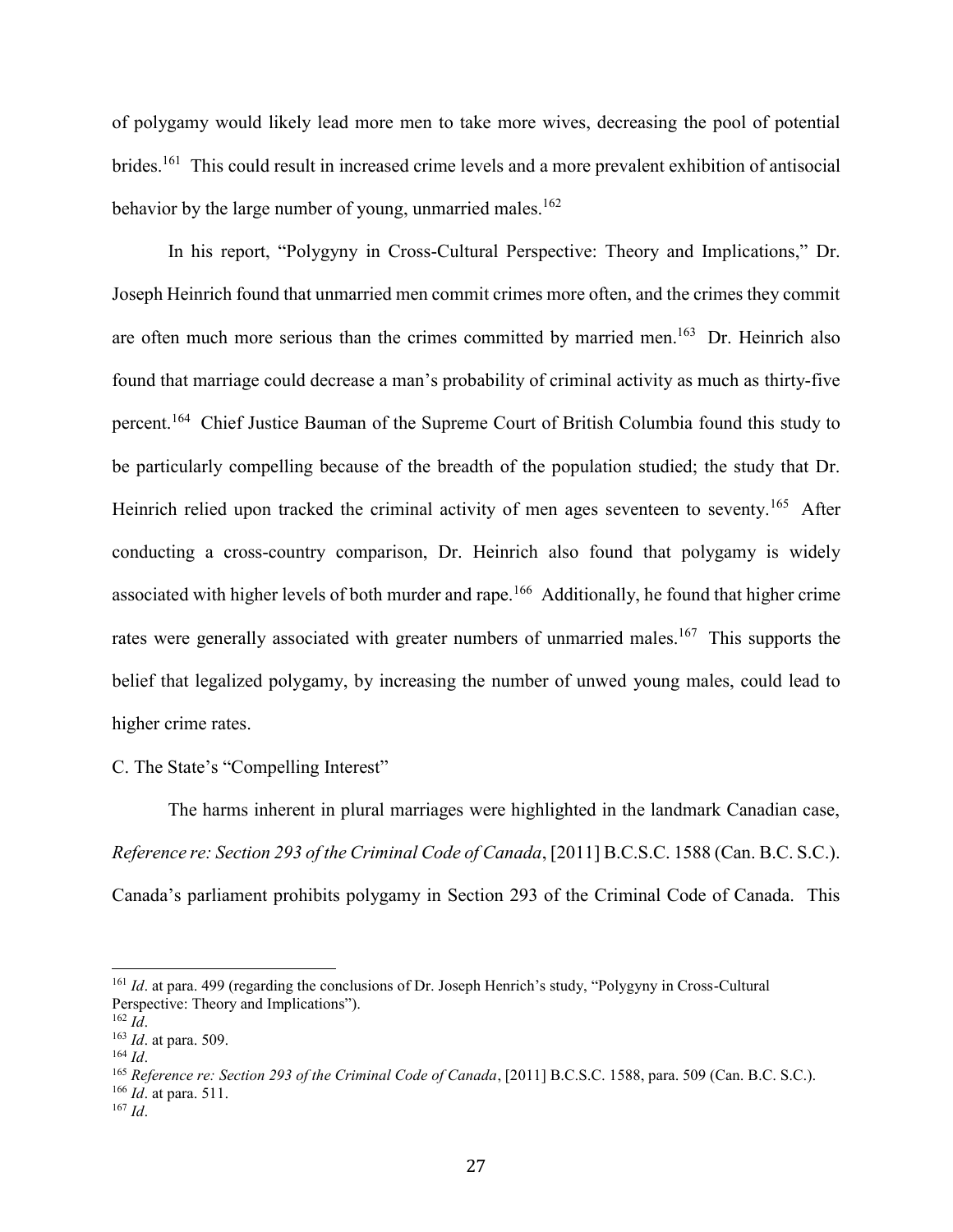case was brought by British Columbia to determine whether the prohibition of polygamy remained consistent with the Canadian Constitution, post-legalization of same-sex marriage. In his majority opinion, Chief Justice Bauman concluded that "this case is essentially about harm . . . . This includes harm to women, to children, to society and to the institution of monogamous marriage."<sup>168</sup> He therefore held that the prohibition of polygamy does not constitute an unconstitutional prohibition.<sup>169</sup> Because of the strength of the evidence attesting to the harm caused by polygamous marriages, it seems likely that the United States Supreme Court could find a similarly compelling interest.

Some supporters of polygamous marriages have analogized polygamous marriage to samesex marriage, arguing that both are "equally legitimate."<sup>170</sup> However, polygamous marriage is a distinct institution.<sup>171</sup> Most prominently, the harm that polygamous marriage causes to women and children is well documented and differentiates a constitutional analysis of polygamous marriage from a similar analysis of same-sex marriage.

In *Obergefell*, the third of the Court's four reasons for recognizing the right to marry someone of the same sex was that such recognition would protect children and families.<sup>172</sup> In contrast, the State may have a compelling reason to prohibit polygamous marriage since there is substantial evidence that polygamous marriages cause substantial harm to women and children. Thus, *Obergefell's* holding cannot be automatically applied to polygamous marriage. For the

<sup>168</sup> *Id*. at para. 5.

<sup>&</sup>lt;sup>169</sup> *Id.* at para. 1361 (here, the law "is substantially constitutional and peripherally problematic").

<sup>170</sup> Adrienne D. Davis, *Regulating Polygamy: Intimacy, Default Rules, and Bargaining for Equality*, 110 COLUM. L. REV. 1955, 1957 (2010).

<sup>&</sup>lt;sup>171</sup> *See id.* ("[W]hile the gay analogy may make for splashy punditry and good television, it distracts us from what is truly distinctive, and legally meaningful, about polygamy—namely, its challenges to the regulatory assumptions inherent in the two-person marital model."). Also, many American laws are tailored to the two-personal marital model. Examples include tax law, health law, estate law, divorce law, and family law. Recognition of polygamous marriage as a legal marital institution would require substantial changes to such laws.

<sup>172</sup> Obergefell v. Hodges, 135 S. Ct. 2584, 2600 (2015).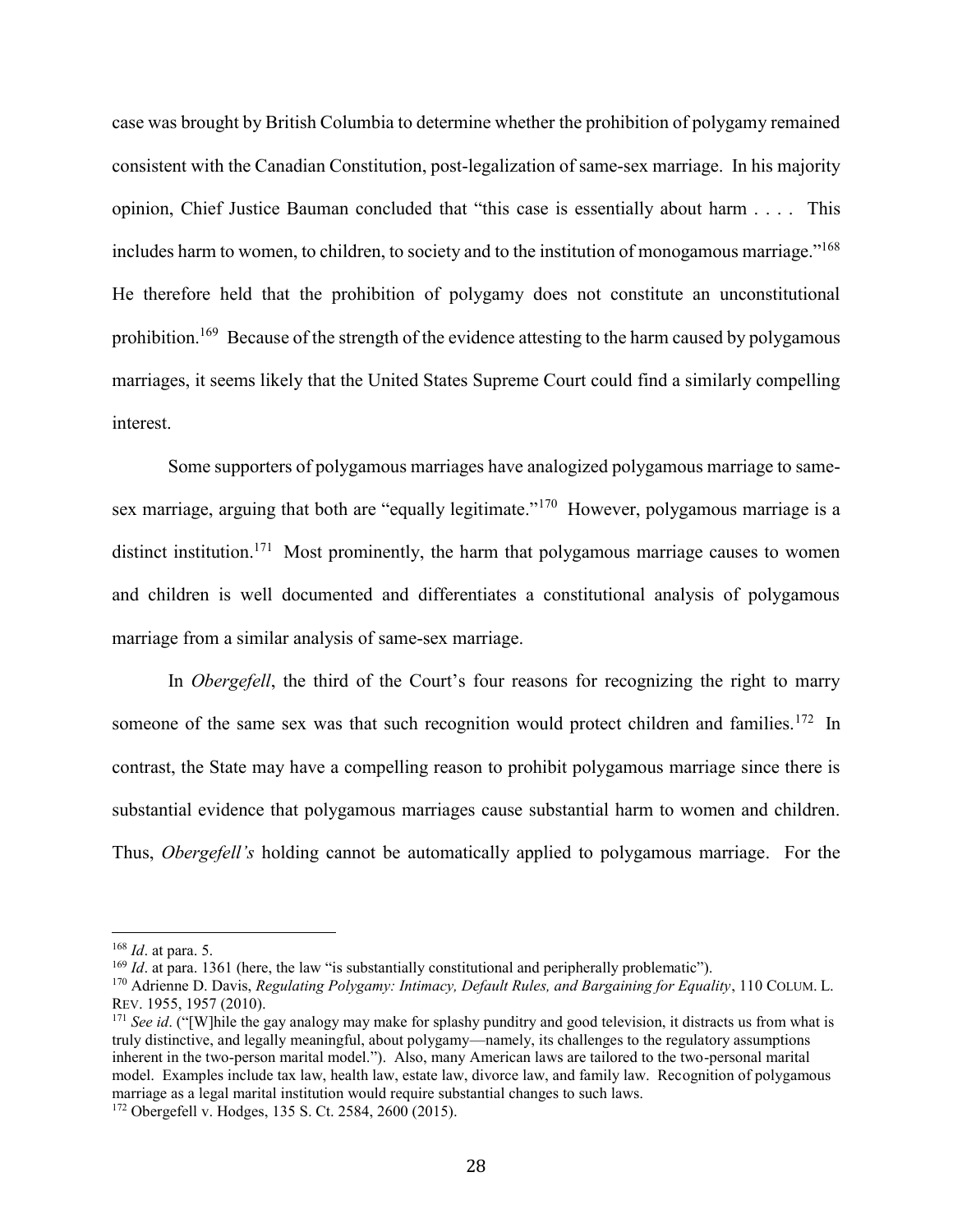purposes of this Comment, it seems the most important exception to *Obergefell's* holding (if it is not found to be limited to couples) is the institution of polygamous marriage itself.

D. Is the Prohibition of Polygamous Marriage "Narrowly Tailored"?

It seems that the State has a compelling interest in prohibiting polygamous marriage. Thus, the remaining question is the relationship of the "ends" (protection of women and children from the harms of polygamous marriage) to the "means" (the prohibition of polygamous marriage). Under strict scrutiny, the State needs to show that the prohibition of polygamous marriage is the *only* way to protect women and children from the associated harms. Generally, domestic violence laws, child support laws, child custody laws, and child marriage laws protect women and children from some of the specific harms associated with polygamous marriage. As a result, it might be difficult to show that prohibition of polygamous marriage is the *only* way to protect women and children from associated harms. Thus, prohibition of polygamy may fail under the narrowly tailored prong of the strict scrutiny test.

Even if the United States Supreme Court were to conclude that anti-polygamy legislation is not narrowly tailored, it would not automatically toll the death-knell for anti-polygamy legislation. Thus far, the Court has declined to articulate a specific standard of review for cases dealing with the fundamental right to marry.<sup>173</sup> Instead of applying strict scrutiny, the Court may apply rational-basis review as it did in *Turner v. Safley*. Under rational basis review, the protection of women and children need only be rationally related to a legitimate state interest.<sup>174</sup> Because this is a much easier standard for the State to satisfy, prohibition of polygamous marriage is more likely to be upheld. The State clearly has a legitimate interest (the protection of women and

<sup>173</sup> *See supra* Part II.

<sup>&</sup>lt;sup>174</sup> City of Cleburne v. Cleburne Living Ctr., 473 U.S. 432, 440 (1985) ("The general rule is that legislation is presumed to be valid and will be sustained if the classification drawn by the statute is rationally related to a legitimate state interest.").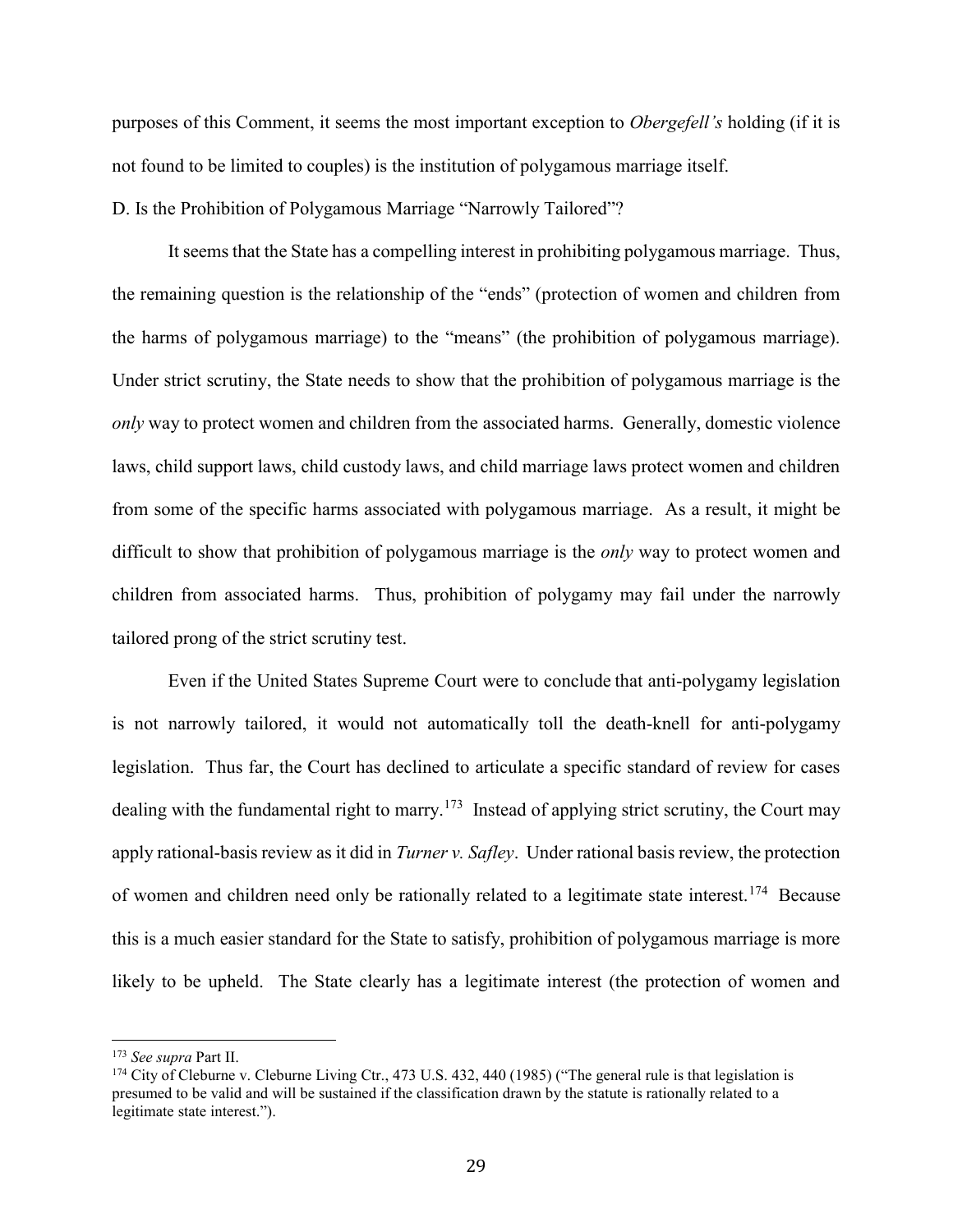children from the harms of polygamous marriage), and the prohibition of polygamous marriage is rationally related to accomplishing that goal. Thus, a determination of the constitutionality of antipolygamy legislation could depend on the mode of judicial analysis.

# V. Conclusion

There is a fundamental right to marry that has been repeatedly recognized and reaffirmed by the United States Supreme Court.<sup>175</sup> If the right to marry multiple people is seen as part of this fundamental right, restrictions on polygamous marriage would probably be subjected to heightened scrutiny. Strict scrutiny, though not wholly insulating,<sup>176</sup> is a hard standard for the State to satisfy. Given the presence of alternative options, under strict scrutiny restrictions on polygamous marriage would probably be considered unconstitutional. However, the Supreme Court has not yet held that strict scrutiny would be required, and thus it is equally likely that rational basis review or another deferential standard may apply. It would be relatively easy for the Court to justify the prohibition of polygamous marriage under a less scrutinizing standard, given the strength of the State's compelling interest in protecting women and children.

Despite the findings and conclusions made in this Comment, which weigh against the legalization of polygamous marriage, there are undoubtedly those who will argue in favor of polygamy's constitutionality, on other grounds.<sup>177</sup> This Comment has viewed the constitutionality

<sup>175</sup> *See, e.g.*, *Obergefell*, 135 S. Ct. 2584 (2015); Turner v. Safley, 482 U.S. 78 (1987); Zablocki v. Redhail, 434 U.S. 374, 384 (1978); Loving v. Virginia, 388 U.S. 1 (1967).

<sup>176</sup> Strict scrutiny is not always fatal to the legislation at issue. *See* Adarand Constructors v. Pena, 515 U.S. 200, 204 (1995) ("It is not true that strict scrutiny is strict in theory, but fatal in fact.").

 $177$  For example, some plural marriage advocates have argued that polygamy is a religious belief that is protected by the First Amendment. However, American courts have repeatedly rejected this argument. Resultantly, there is a wide body of precedent testifying to the fact that participants in polygamous marriage cannot use their religion as a shield. *See, e.g.*, Cleveland v. United States, 329 U.S. 14, 20 (1946) (stating that "the fact that polygamy is supported by a religious creed affords no defense in a prospection for bigamy"); State v. Holm, 137 P.3d 726, 746 (Utah 2006) (holding that "Utah's prohibition on polygamous behavior does not run afoul of constitutional guarantees protecting the free exercise of religion"); State v. Green, 98 P.3d 820, 830 (Utah 2004) (reaffirming the Court's holding in *Reynolds* and holding that "Utah's bigamy statute does not violate the Free Exercise Clause of the First Amendment of the United States Constitution"); State v. Fischer, 199 P.3d 663, 667 (Ariz. Ct. App. 2008)